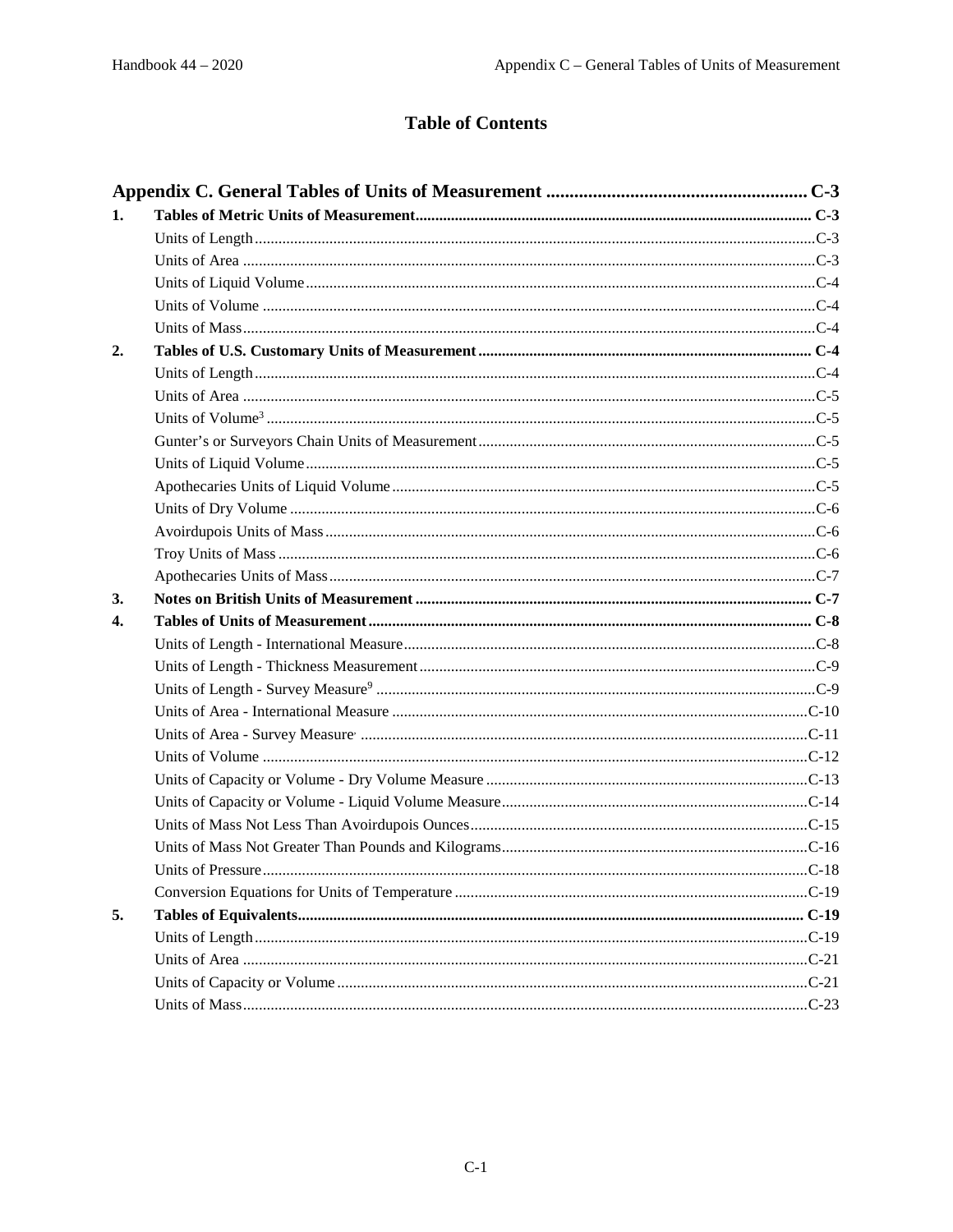## THIS PAGE INTENTIONALLY LEFT BLANK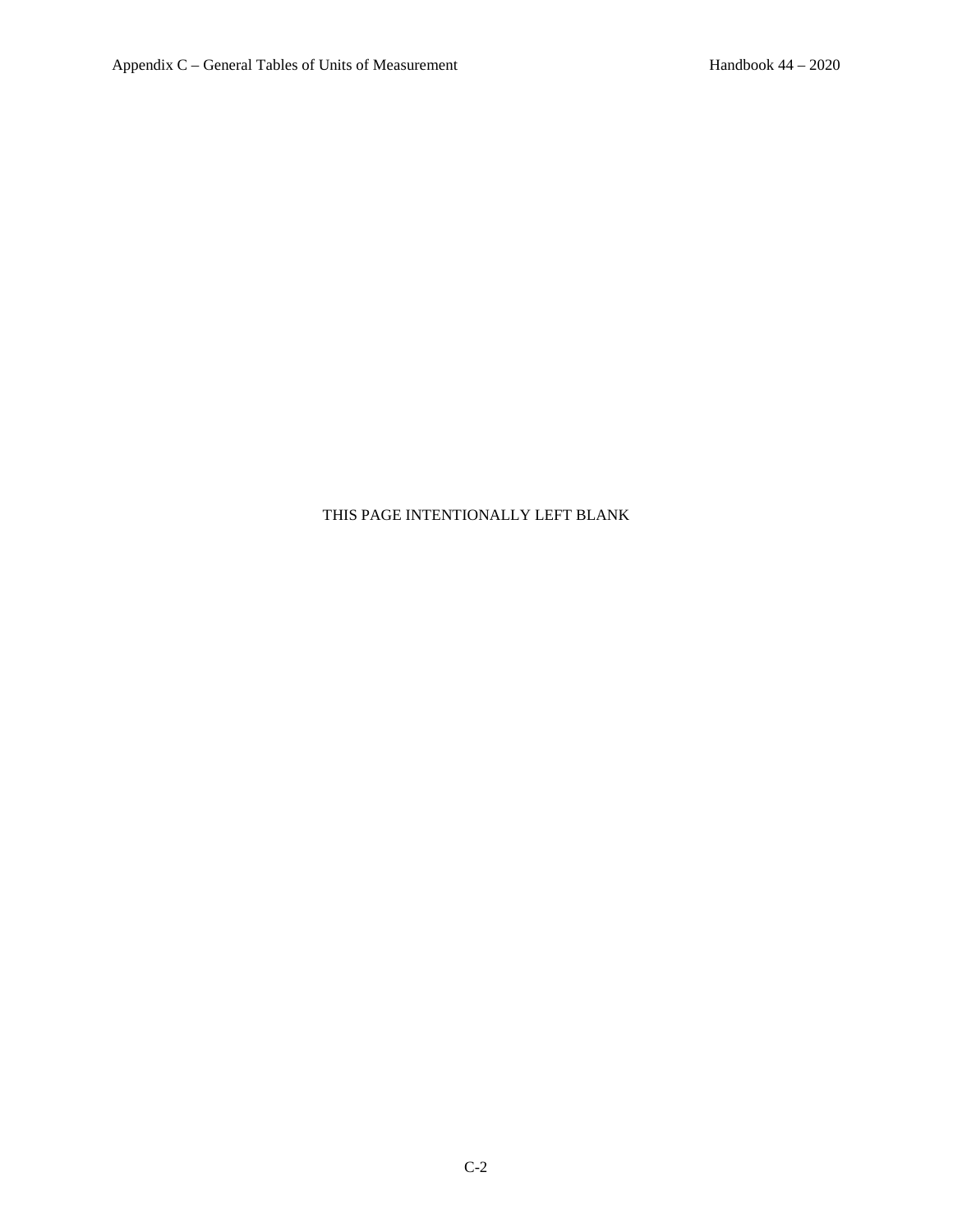# **Appendix C. General Tables of Units of Measurement**

<span id="page-2-0"></span>These tables have been prepared for the benefit of those requiring tables of units for occasional ready reference. In Section 4 of this Appendix, the tables are carried out to a large number of decimal places and exact values are indicated by underlining. In most of the other tables, only a limited number of decimal places are given, therefore, making the tables better adapted to the average user.

### **1. Tables of Metric Units of Measurement**

<span id="page-2-1"></span>In the metric system of measurement, designations of multiples and subdivisions of any unit may be arrived at by combining with the name of the unit the prefixes deka, hecto, and kilo meaning, respectively, 10, 100, and 1000, and deci, centi, and milli, meaning, respectively, one-tenth, one-hundredth, and one-thousandth. In some of the following metric tables, some such multiples and subdivisions have not been included for the reason that these have little, if any currency in actual usage.

In certain cases, particularly in scientific usage, it becomes convenient to provide for multiples larger than 1000 and for subdivisions smaller than one-thousandth. Accordingly, the following prefixes have been introduced and these are now generally recognized:

| yotta, | (Y)   | meaning $10^{24}$ | deci,  | (d),      | meaning $10^{-1}$  |
|--------|-------|-------------------|--------|-----------|--------------------|
| zetta, | (Z),  | meaning $10^{21}$ | centi, | (c),      | meaning $10^{-2}$  |
| exa,   | (E),  | meaning $10^{18}$ | milli, | (m),      | meaning $10^{-3}$  |
| peta,  | (P),  | meaning $10^{15}$ | micro, | $(\mu)$ , | meaning $10^{-6}$  |
| tera,  | (T),  | meaning $10^{12}$ | nano,  | (n),      | meaning $10^{-9}$  |
| giga,  | (G),  | meaning $10^9$    | pico,  | $(p)$ ,   | meaning $10^{-12}$ |
| mega,  | (M),  | meaning $106$     | femto, | (f),      | meaning $10^{-15}$ |
| kilo,  | (k),  | meaning $103$     | atto,  | (a),      | meaning $10^{-18}$ |
| hecto, | (h),  | meaning $102$     | zepto, | (z),      | meaning $10^{-21}$ |
| deka,  | (da), | meaning $101$     | yocto, | (y),      | meaning $10^{-24}$ |

Thus, a kilometer is 1000 meters and a millimeter is 0.001 meter.

#### <span id="page-2-2"></span>**Units of Length**

| 10 millimeters (mm) | $= 1$ centimeter (cm)                    |
|---------------------|------------------------------------------|
| 10 centimeters      | $= 1$ decimeter (dm) $= 100$ millimeters |
| 10 decimeters       | $= 1$ meter (m) $= 1000$ millimeters     |
| 10 meters           | $= 1$ dekameter (dam)                    |
| 10 dekameters       | $= 1$ hectometer (hm) $= 100$ meters     |
| 10 hectometers      | $= 1$ kilometer (km) = 1000 meters       |

#### <span id="page-2-3"></span>**Units of Area**

| 100 square millimeters $\text{(mm}^2)$ | $= 1$ square centimeter (cm <sup>2</sup> )                  |
|----------------------------------------|-------------------------------------------------------------|
| 100 square centimeters                 | $= 1$ square decimeter (dm <sup>2</sup> )                   |
| 100 square decimeters                  | $= 1$ square meter (m <sup>2</sup> )                        |
| 100 square meters                      | $= 1$ square dekameter (dam <sup>2</sup> ) = 1 are          |
| 100 square dekameters                  | $= 1$ square hectometer (hm <sup>2</sup> ) = 1 hectare (ha) |
| 100 square hectometers                 | $= 1$ square kilometer (km <sup>2</sup> )                   |
|                                        |                                                             |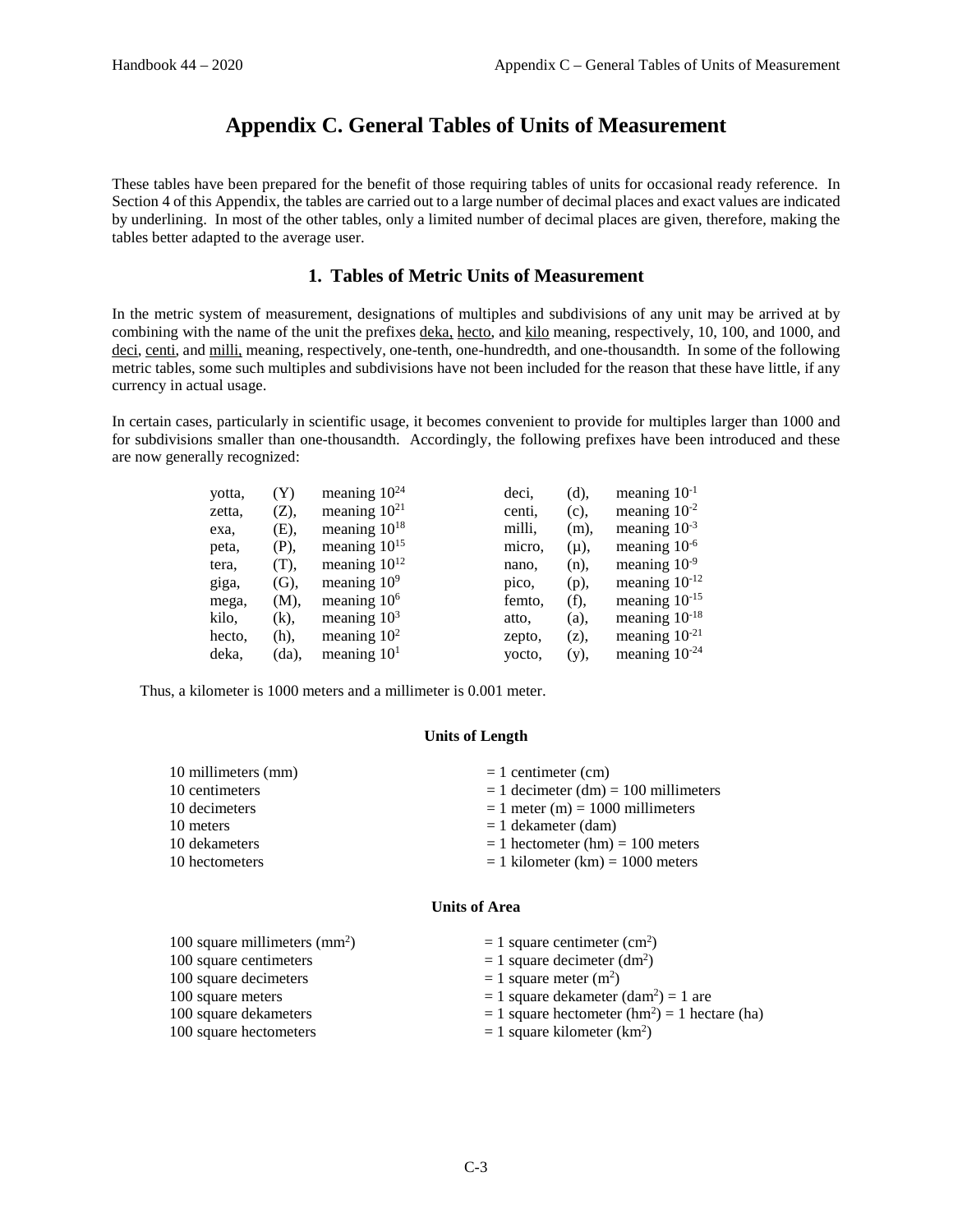#### <span id="page-3-0"></span>**Units of Liquid Volume**

| 10 milliliters (mL) | $= 1$ centiliter (cL)                       |
|---------------------|---------------------------------------------|
| 10 centiliters      | $= 1$ deciliter (dL) = 100 milliliters      |
| 10 deciliters       | $= 1$ liter <sup>1</sup> = 1000 milliliters |
| 10 liters           | $= 1$ dekaliter (daL)                       |
| 10 dekaliters       | $= 1$ hectoliter (hL) $= 100$ liters        |
| 10 hectoliters      | $= 1$ kiloliter (kL) = 1000 liters          |
|                     |                                             |

#### **Units of Volume**

<span id="page-3-1"></span>

| 1000 cubic millimeters $\text{(mm)}^3$ ) | $= 1$ cubic centimeter (cm <sup>3</sup> ) |
|------------------------------------------|-------------------------------------------|
| 1000 cubic centimeters                   | $= 1$ cubic decimeter (dm <sup>3</sup> )  |
|                                          | $= 1000000$ cubic millimeters             |
| 1000 cubic decimeters                    | $= 1$ cubic meter (m <sup>3</sup> )       |
|                                          | $= 1000000$ cubic centimeters             |
|                                          | $= 1000000000$ cubic millimeters          |

#### **Units of Mass**

<span id="page-3-2"></span>

| $= 1$ centigram (cg)                    |
|-----------------------------------------|
| $= 1$ decigram (dg) = 100 milligrams    |
| $= 1$ gram (g) $= 1000$ milligrams      |
| $= 1$ dekagram (dag)                    |
| $= 1$ hectogram (hg) $= 100$ grams      |
| $= 1$ kilogram (kg) = 1000 grams        |
| $= 1$ megagram (Mg) or 1 metric ton (t) |
|                                         |

## **2. Tables of U.S. Customary Units of Measurement[2](#page-3-6)**

<span id="page-3-3"></span>In these tables where foot or mile is underlined, it is survey foot or U.S. statute mile rather than international foot or mile that is meant.

#### **Units of Length**

<span id="page-3-4"></span>

| 12 inches $(in)$     | $= 1$ foot (ft)                          |
|----------------------|------------------------------------------|
| 3 feet               | $= 1$ yard (yd)                          |
| $16\frac{1}{2}$ feet | $= 1$ rod (rd), pole, or perch           |
| 40 rods              | $= 1$ furlong (fur) = 660 feet           |
| 8 furlongs           | $= 1$ U.S. statute mile (mi) = 5280 feet |
| $1852$ meters $(m)$  | $= 6076.115$ 49 feet (approximately)     |
|                      | $= 1$ international nautical mile        |

<span id="page-3-5"></span> $1$  By action of the 12<sup>th</sup> General Conference on Weights and Measures (1964), the liter is a special name for the cubic decimeter.

<span id="page-3-6"></span><sup>&</sup>lt;sup>2</sup> This section lists units of measurement that have traditionally been used in the United States. In keeping with the Omnibus Trade and Competitiveness Act of 1988, the ultimate objective is to make the International System of Units the primary measurement system used in the United States.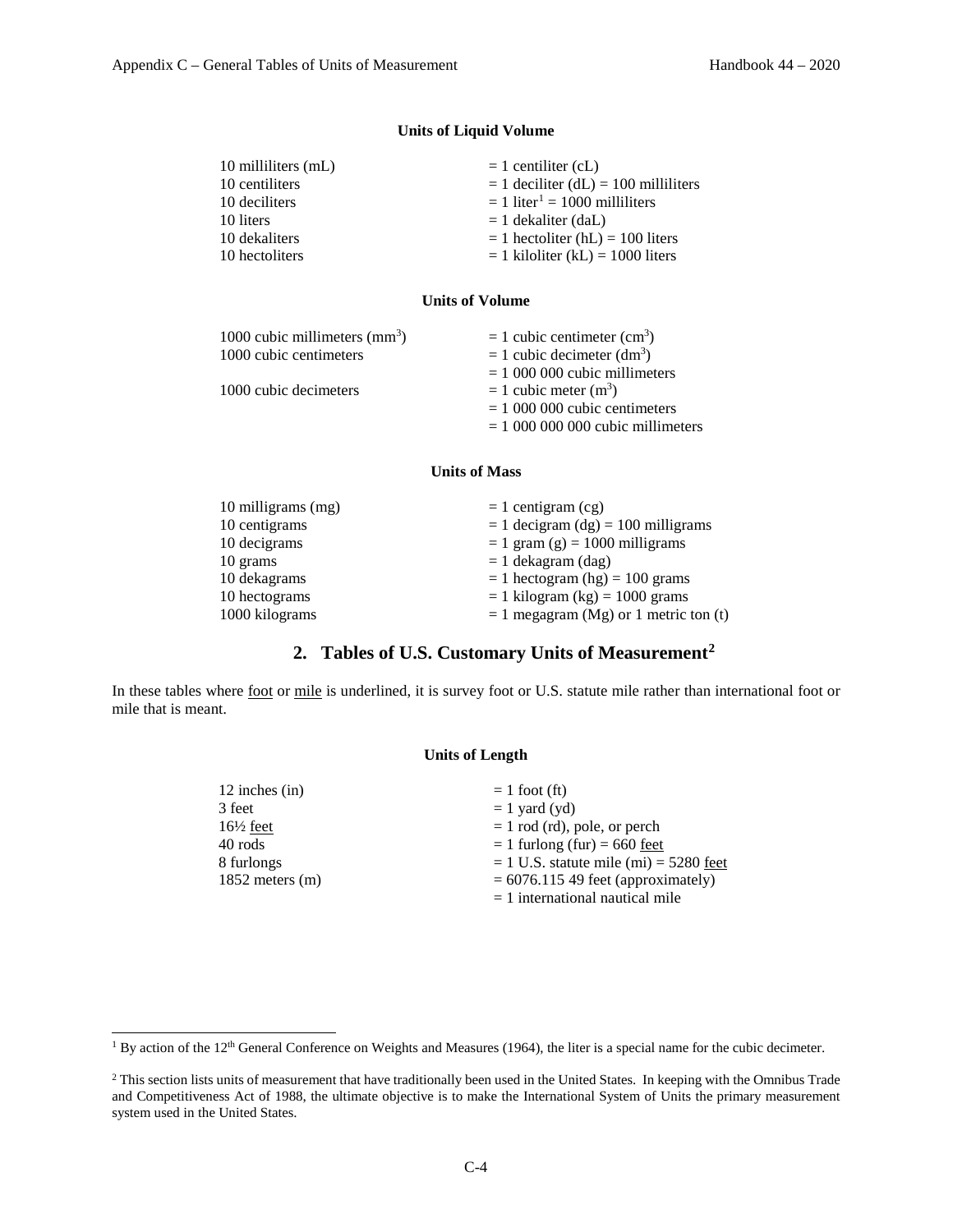### **Units of Area[3](#page-4-5)**

<span id="page-4-0"></span>

| 144 square inches $(in^2)$   | $= 1$ square foot (ft <sup>2</sup> )        |
|------------------------------|---------------------------------------------|
| 9 square feet                | $= 1$ square yard (yd <sup>2</sup> )        |
|                              | $= 1296$ square inches                      |
| $272\frac{1}{4}$ square feet | $= 1$ square rod (rd <sup>2</sup> )         |
| 160 square rods              | $= 1$ acre = 43 560 square <u>feet</u>      |
| 640 acres                    | $= 1$ square <u>mile</u> (mi <sup>2</sup> ) |
| $1$ mile square              | $= 1$ section of land                       |
| 6 miles square               | $= 1$ township                              |
|                              | $=$ 36 sections $=$ 36 square miles         |

#### **Units of Volume3**

<span id="page-4-1"></span>

| 1728 cubic inches $(in^3)$ | $= 1$ cubic foot (ft <sup>3</sup> ) |
|----------------------------|-------------------------------------|
| 27 cubic feet              | $= 1$ cubic yard (yd <sup>3</sup> ) |

#### **Gunter's or Surveyors Chain Units of Measurement**

<span id="page-4-2"></span>

| $0.66$ foot (ft) | $= 1$ link (li)              |
|------------------|------------------------------|
| 100 links        | $= 1$ chain (ch)             |
|                  | $= 4$ rods = 66 feet         |
| 80 chains        | $= 1$ U.S. statute mile (mi) |
|                  | $=$ 320 rods $=$ 5280 feet   |

#### **Units of Liquid Volume[4](#page-4-6)**

<span id="page-4-3"></span>

| $4$ gills $(qi)$ | $= 1$ pint (pt) = 28.875 cubic inches (in <sup>3</sup> ) |
|------------------|----------------------------------------------------------|
| 2 pints          | $= 1$ quart (qt) = 57.75 cubic inches                    |
| 4 quarts         | $= 1$ gallon (gal) = 231 cubic inches                    |
|                  | $= 8 \text{ pints} = 32 \text{ gills}$                   |

#### **Apothecaries Units of Liquid Volume**

<span id="page-4-4"></span>

| 60 minims       | $= 1$ fluid dram (fl dr or f 3)           |
|-----------------|-------------------------------------------|
|                 | $= 0.225$ 6 cubic inch (in <sup>3</sup> ) |
| 8 fluid drams   | $= 1$ fluid ounce (fl oz or f $\bar{z}$ ) |
|                 | $= 1.804$ 7 cubic inches                  |
| 16 fluid ounces | $= 1$ pint (pt)                           |
|                 | $= 28.875$ cubic inches                   |
|                 | $= 128$ fluid drams                       |
| 2 pints         | $= 1$ quart (qt) = 57.75 cubic inches     |
|                 | $=$ 32 fluid ounces $=$ 256 fluid drams   |
| 4 quarts        | $= 1$ gallon (gal) = 231 cubic inches     |
|                 | $= 128$ fluid ounces $= 1024$ fluid drams |

<span id="page-4-5"></span><sup>&</sup>lt;sup>3</sup> Squares and cubes of customary but not of metric units are sometimes expressed by the use of abbreviations rather than symbols. For example, sq ft means square foot, and cu ft means cubic foot.

<span id="page-4-6"></span><sup>&</sup>lt;sup>4</sup> When necessary to distinguish the liquid pint or quart from the dry pint or quart, the word "liquid" or the abbreviation "liq" should be used in combination with the name or abbreviation of the liquid unit.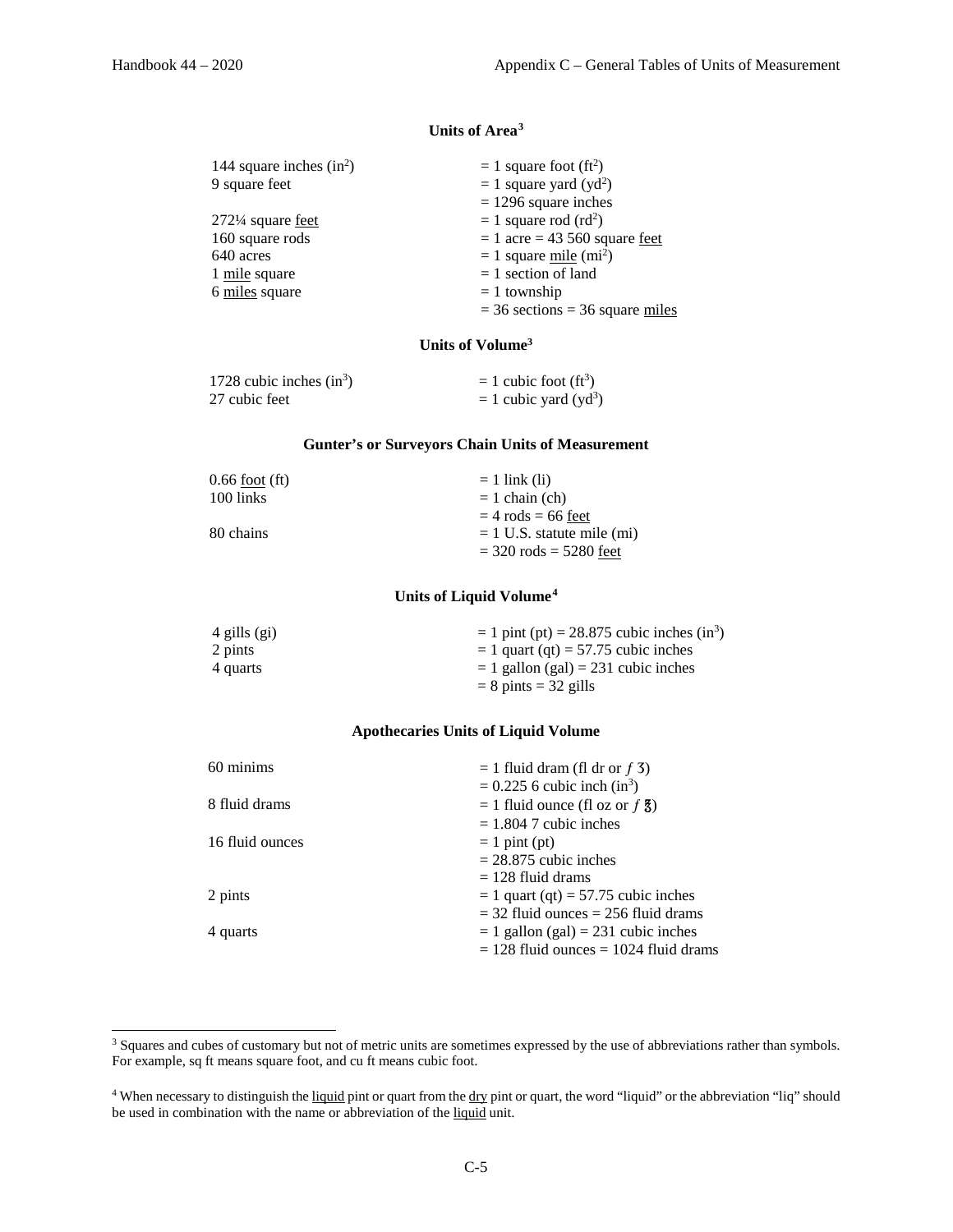#### <span id="page-5-0"></span>**Units of Dry Volume[5](#page-5-3)**

| $2 \text{ pints}$ (pt) | $= 1$ quart (qt) = 67.200 6 cubic inches (in <sup>3</sup> ) |
|------------------------|-------------------------------------------------------------|
| 8 quarts               | $= 1$ peck (pk) = 537.605 cubic inches                      |
|                        | $= 16 \text{ pints}$                                        |
| 4 pecks                | $= 1$ bushel (bu) $= 2150.42$ cubic inches                  |
|                        | $=$ 32 quarts                                               |

#### **Avoirdupois Units of Mass[6](#page-5-4)**

[The "grain" is the same in avoirdupois, troy, and apothecaries units of mass.]

<span id="page-5-1"></span>

| $1 \mu$ lb               | $= 0.000 001$ pound (lb)               |
|--------------------------|----------------------------------------|
| $27^{11}/32$ grains (gr) | $= 1$ dram (dr)                        |
| 16 drams                 | $= 1$ ounce (oz)                       |
|                          | $= 437\frac{1}{2}$ grains              |
| 16 ounces                | $= 1$ pound (lb)                       |
|                          | $= 256$ drams                          |
|                          | $= 7000$ grains                        |
| 100 pounds               | $= 1$ hundredweight (cwt) <sup>7</sup> |
| 20 hundredweights        | $= 1$ ton $(\text{tn})^8$              |
|                          | $= 2000$ pounds <sup>7</sup>           |

In "gross" or "long" measure, the following values are recognized:

<span id="page-5-2"></span>

| $112$ pounds $(lb)$               | $= 1$ gross (or long) hundredweight (cwt)' |
|-----------------------------------|--------------------------------------------|
| 20 gross (or long) hundredweights | $= 1$ gross (or long) ton                  |
|                                   | $= 2240$ pounds <sup>7</sup>               |

#### **Troy Units of Mass**

[The "grain" is the same in avoirdupois, troy, and apothecaries units of mass.]

| 24 grains (gr)  | $= 1$ pennyweight (dwt)              |
|-----------------|--------------------------------------|
| 20 pennyweights | $= 1$ ounce troy (oz t) = 480 grains |
| 12 ounces troy  | $= 1$ pound troy (lb t)              |
|                 | $= 240$ pennyweights $= 5760$ grains |

<span id="page-5-3"></span><sup>&</sup>lt;sup>5</sup> When necessary to distinguish  $\frac{dy}{dx}$  pint or quart from the liquid pint or quart, the word "dry" should be used in combination with the name or abbreviation of the dry unit.

<span id="page-5-5"></span><sup>7</sup> When the terms "hundredweight" and "ton" are used unmodified, they are commonly understood to mean the 100-pound hundredweight and the 2000-pound ton, respectively; these units may be designated "net" or "short" when necessary to distinguish them from the corresponding units in gross or long measure.

<span id="page-5-7"></span><span id="page-5-6"></span>8As of January 1, 2014, "tn" is the required abbreviation for "short ton." Devices manufactured between January 1, 2008, and December 31, 2013, may use an abbreviation other than "tn" to specify "short ton."

<span id="page-5-4"></span><sup>&</sup>lt;sup>6</sup> When necessary to distinguish the avoirdupois dram from the apothecaries dram, or to distinguish the avoirdupois dram or ounce from the fluid dram or ounce, or to distinguish the avoirdupois ounce or pound from the troy or apothecaries ounce or pound, the word "avoirdupois" or the abbreviation "avdp" should be used in combination with the name or abbreviation of the avoirdupois unit.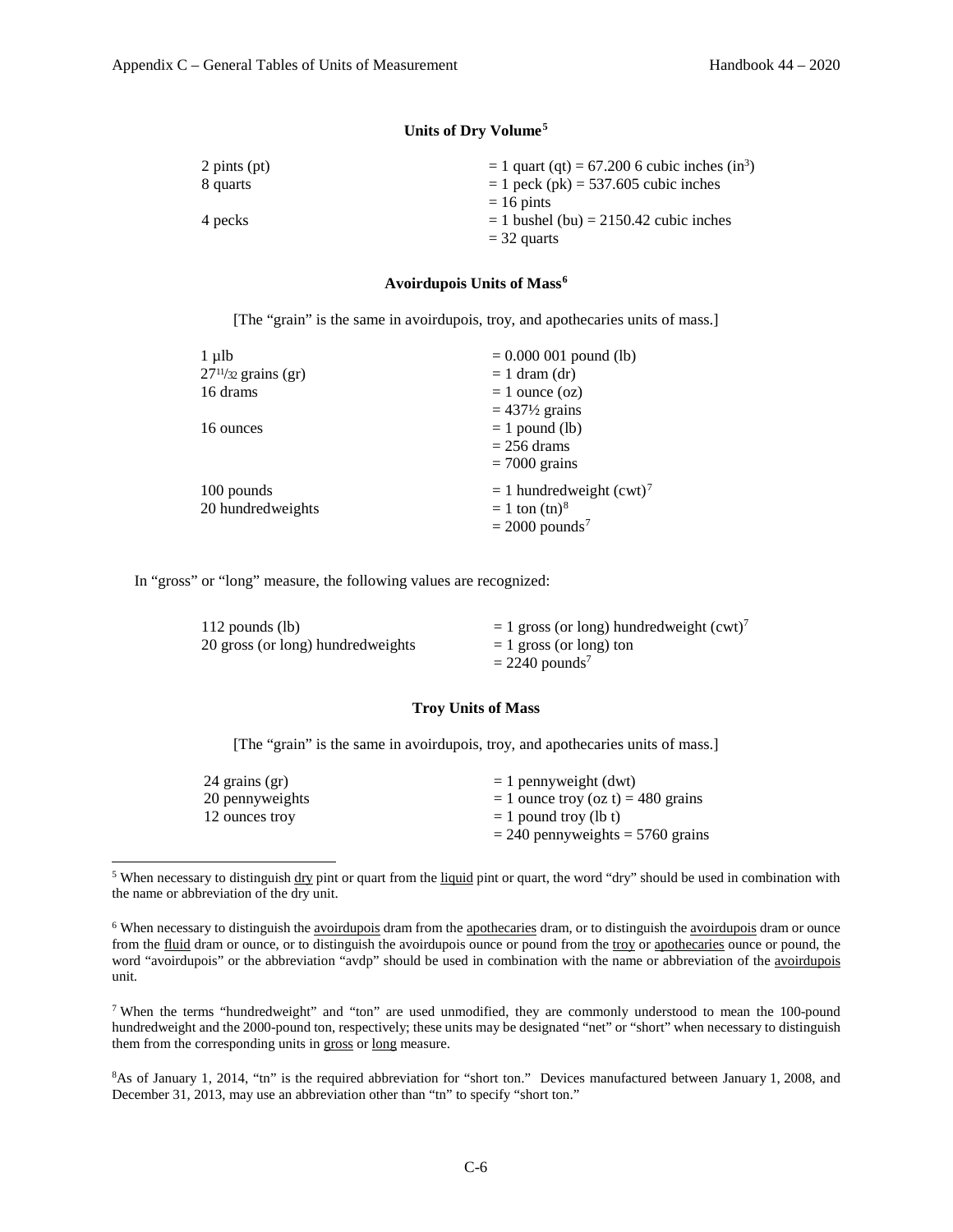#### **Apothecaries Units of Mass**

<span id="page-6-0"></span>[The "grain" is the same in avoirdupois, troy, and apothecaries units of mass.]

| 20 grains (gr)         | $= 1$ scruple (s ap or $\theta$ )                                                                                                   |
|------------------------|-------------------------------------------------------------------------------------------------------------------------------------|
| 3 scruples             | $= 1$ dram apothecaries (dr ap or 3)<br>$= 60$ grains                                                                               |
| 8 drams apothecaries   | $= 1$ ounce apothecaries (oz ap or $\frac{2}{3}$ )                                                                                  |
| 12 ounces apothecaries | $= 24$ scruples $= 480$ grains<br>$= 1$ pound apothecaries (lb ap)<br>$= 96$ drams apothecaries<br>$= 288$ scruples $= 5760$ grains |

#### **3. Notes on British Units of Measurement**

<span id="page-6-1"></span>In Great Britain, the yard, the avoirdupois pound, the troy pound, and the apothecaries pound are identical with the units of the same names used in the United States. The tables of British linear measure, troy mass, and apothecaries mass are the same as the corresponding United States tables, except for the British spelling "drachm" in the table of apothecaries mass. The table of British avoirdupois mass is the same as the United States table up to 1 pound; above that point the table reads:

| $= 1$ stone                        |
|------------------------------------|
| $= 1$ quarter $= 28$ pounds        |
| $= 1$ hundredweight $= 112$ pounds |
| $= 1$ ton $= 2240$ pounds          |
|                                    |

The present British gallon and bushel – known as the "Imperial gallon" and "Imperial bushel" – are, respectively, about 20 % and 3 % larger than the United States gallon and bushel. The Imperial gallon is defined as the volume of 10 avoirdupois pounds of water under specified conditions, and the Imperial bushel is defined as 8 Imperial gallons. Also, the subdivision of the Imperial gallon as presented in the table of British apothecaries fluid measure differs in two important respects from the corresponding United States subdivision, in that the Imperial gallon is divided into 160 fluid ounces (whereas the United States gallon is divided into 128 fluid ounces), and a "fluid scruple" is included. The full table of British measures of capacity (which are used alike for liquid and for dry commodities) is as follows:

| $= 1$ pint    |
|---------------|
| $= 1$ quart   |
| $= 1$ gallon  |
| $= 1$ peck    |
| $= 1$ bushel  |
| $= 1$ quarter |
|               |

The full table of British apothecaries measure is as follows:

| 20 minims        | $= 1$ fluid scruple             |
|------------------|---------------------------------|
| 3 fluid scruples | $= 1$ fluid drachm              |
|                  | $= 60$ minims                   |
| 8 fluid drachms  | $= 1$ fluid ounce               |
| 20 fluid ounces  | $= 1$ pint                      |
| 8 pints          | $= 1$ gallon (160 fluid ounces) |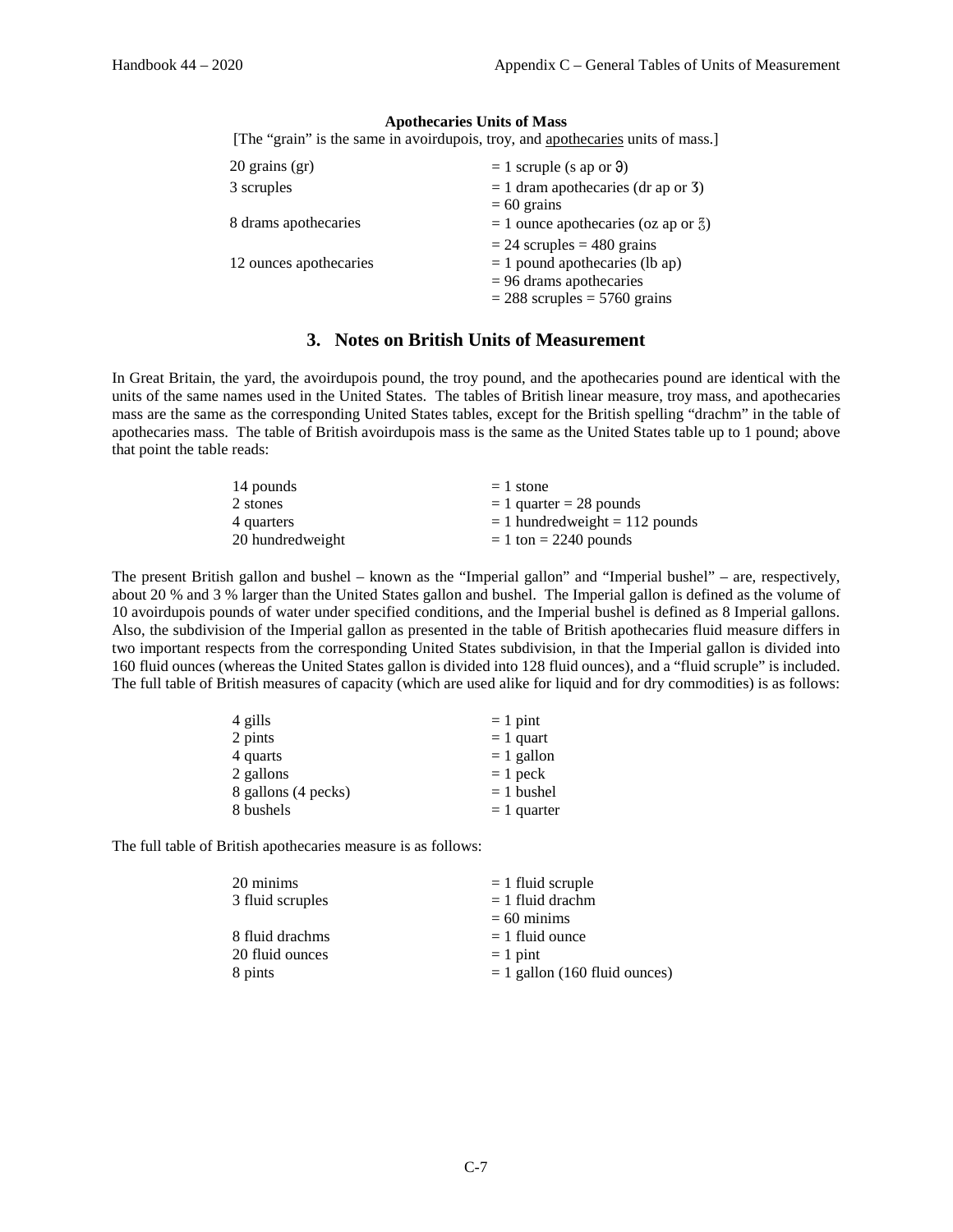## **4. Tables of Units of Measurement**

<span id="page-7-0"></span>Unit conversion is a multi-step process that involves multiplication or division by a numerical factor; selection of the correct number of significant digits; and rounding. Accurate unit conversions are obtained by selecting an appropriate conversion factor (a ratio which converts one unit of measure into another without changing the quantity), which are supplied in these tables.

Some unit conversions may be exact, without increasing or decreasing the precision of the original quantity. Exact unit conversion factors are underlined in these tables. It is good practice to keep all the digits, especially if other mathematical operations or conversions will follow. Rounding should be the last step of the conversion process and should be performed only once.

To convert a value from one unit of measurement to different unit of measurement follow the steps below.

- Find the table corresponding to the general category of measurement; for example, the table titled "Units of Volume" includes conversion factors for volume measurements.
- Locate the "starting unit" of measurement in the far, left column.
- Proceed horizontally to the right on the same row until you reach the column with the heading of the "ending unit" of measurement.
- The unit conversion factor is located at the intersection of the row and column.
- Multiply the quantity value of the starting unit of measurement by the conversion factor.
- <span id="page-7-1"></span>The result is the equivalent quantity value in the ending unit of measurement.

| Unit            |     | <b>Multiply by the Conversion Factor Below the Ending Unit:</b> |               |                |              |                   |                    |               |
|-----------------|-----|-----------------------------------------------------------------|---------------|----------------|--------------|-------------------|--------------------|---------------|
| <b>Starting</b> |     | <b>Ending</b><br>Unit $\rightarrow$                             | <b>Inches</b> | Feet           | Yards        | <b>Miles</b>      | <b>Centimeters</b> | <b>Meters</b> |
| 1 inch          | $=$ |                                                                 | ┻             | 0.083 333 33   | 0.027 777 78 | 0.000 015 782 83  | 2.54               | 0.0254        |
| 1 foot          | $=$ |                                                                 | 12            | ⊥              | 0.333 333 3  | 0.000 189 393 9   | 30.48              | 0.3048        |
| 1 yard          | $=$ |                                                                 | 36            | $\overline{3}$ | Ŧ            | 0.000 568 181 8   | 91.44              | 0.9144        |
| 1 mile          | $=$ |                                                                 | 63 360        | 5 2 8 0        | 1760         | 1                 | 160 934.4          | 1609.344      |
| 1 centimeter    | $=$ |                                                                 | 0.393 700 8   | 0.032 808 40   | 0.010 936 13 | 0.000 006 213 712 | ┻                  | 0.01          |
| 1 meter         | $=$ |                                                                 | 39.370 08     | 3.280 840      | 1.093 613    | 0.000 621 371 2   | 100                | ⊥             |

#### **Units of Length - International Measure[9](#page-7-2)** (all underlined figures are exact)

<span id="page-7-2"></span><sup>9</sup> One international foot  $= 0.999 998$  survey foot (exactly) One international mile  $= 0.999 998$  survey mile (exactly)

**NOTICE:** The National Institute of Standards and Technology (NIST) has announced a decision through the Federal Register to

<sup>&</sup>quot;deprecate" the use of the "U.S. survey foot" effective December 31, 2022. This means that, after that date, use of the "U.S. survey foot" is to be avoided. The "U.S. survey foot" will be superseded by "foot" (formerly called the "international foot"), which is already in use throughout the United States. Additionally, the "U.S. survey mile" will be superseded by the "mile." After December 31, 2022, all data derived or published as a result of surveying, mapping, or any other activity within the U.S. that is expressed in terms of feet shall be based on the "foot" equal to 0.304 8 meter (exactly). For more information see Federal Register (Vol. 84, No. 201, October 17, 2019, page 55562) at **<https://www.govinfo.gov/content/pkg/FR-2019-10-17/pdf/2019-22414.pdf>**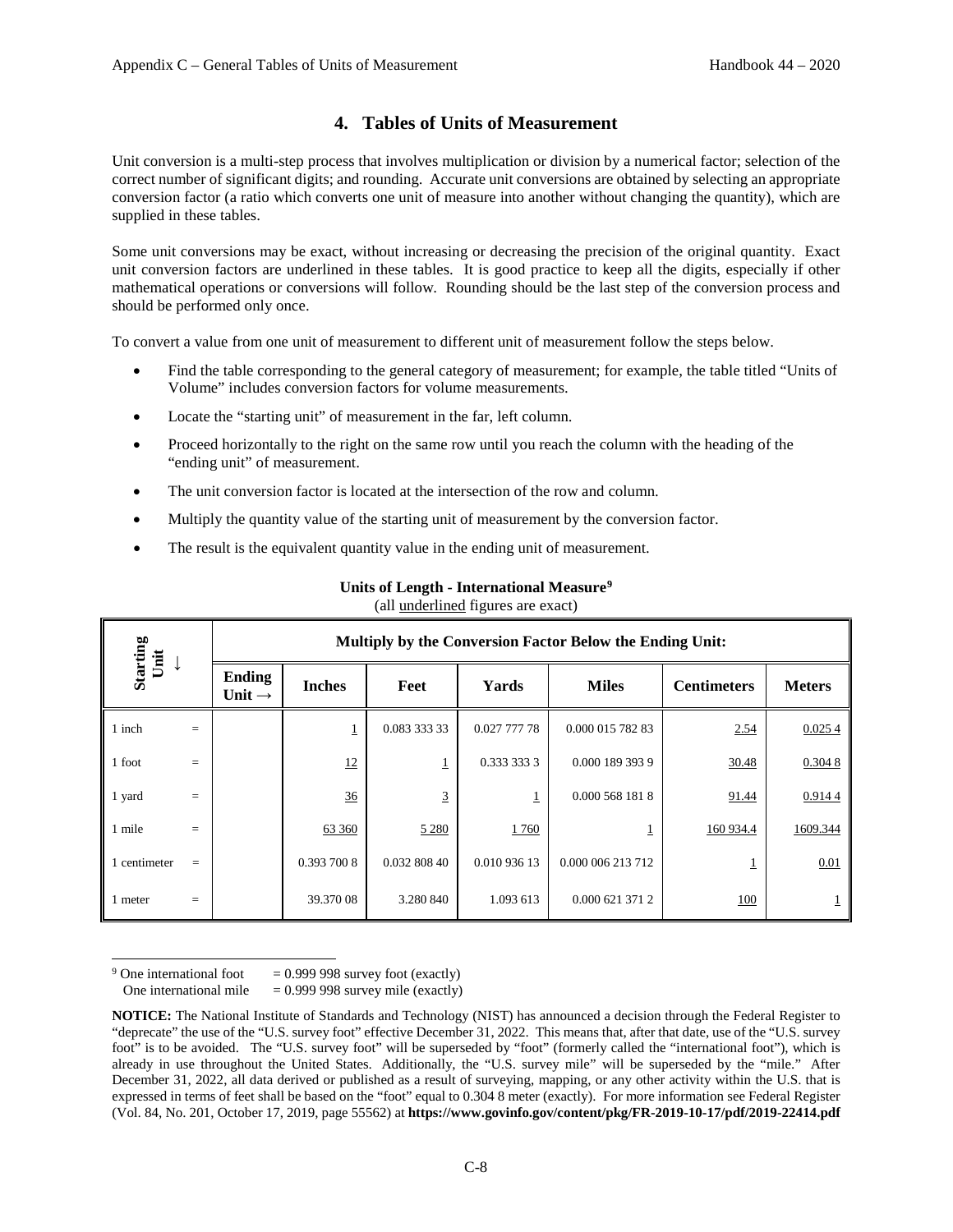<span id="page-8-0"></span>

| (all underlined rigures are exact) |                                                                 |                                     |                                                                                             |                    |  |  |  |
|------------------------------------|-----------------------------------------------------------------|-------------------------------------|---------------------------------------------------------------------------------------------|--------------------|--|--|--|
|                                    | <b>Multiply by the Conversion Factor Below the Ending Unit:</b> |                                     |                                                                                             |                    |  |  |  |
| Starting<br>Unit                   | <b>Ending</b><br>Unit $\rightarrow$                             | <b>Inches</b><br><b>Millimeters</b> |                                                                                             | <b>Micrometers</b> |  |  |  |
| 1 mil<br>$=$                       |                                                                 | 0.001                               | 0.0254                                                                                      | 25.4               |  |  |  |
|                                    |                                                                 | thickness.                          | <b>NOTE:</b> The unit "mil" is a unit traditionally used by industry for the measurement of |                    |  |  |  |

#### **Units of Length - Thickness Measurement** (all **underlined** figures are exact)

## **Units of Length - Survey Measure9** (all underlined figures are exact)

<span id="page-8-1"></span>

|                  |     | Multiply by the Conversion Factor Below the Ending Unit: |           |           |                |               |                 |               |
|------------------|-----|----------------------------------------------------------|-----------|-----------|----------------|---------------|-----------------|---------------|
| Starting<br>Unit |     | <b>Ending</b><br>Unit $\rightarrow$                      | Links     | Feet      | <b>Rods</b>    | <b>Chains</b> | <b>Miles</b>    | <b>Meters</b> |
| 1 link           | $=$ |                                                          | Ŧ         | 0.66      | 0.04           | 0.01          | 0.000 125       | 0.201 168 4   |
| 1 foot           | $=$ |                                                          | 1.515 152 | 1         | 0.060 606 06   | 0.015 151 52  | 0.000 189 393 9 | 0.304 800 6   |
| 1 rod            | $=$ |                                                          | 25        | 16.5      | ᆂ              | 0.25          | 0.003 125       | 5.029 210     |
| 1 chain          | $=$ |                                                          | 100       | 66        | $\overline{4}$ | Ŧ             | 0.0125          | 20.11684      |
| 1 mile           | $=$ |                                                          | 8 0 0 0   | 5 2 8 0   | 320            | 80            |                 | 1609.347      |
| 1 meter          | $=$ |                                                          | 4.970 960 | 3.280 833 | 0.198 838 4    | 0.049 709 60  | 0.000 621 369 9 |               |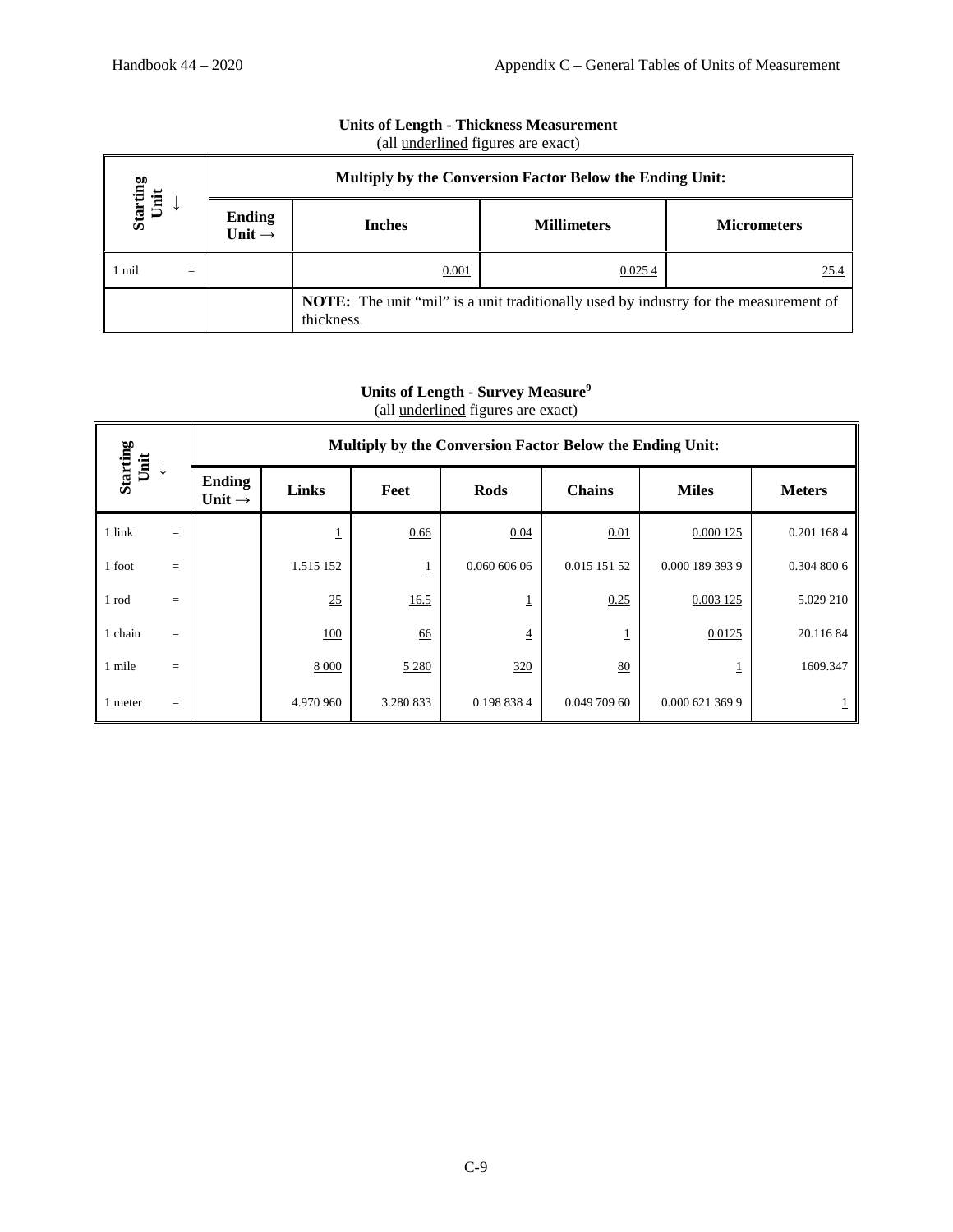<span id="page-9-0"></span>

| Starting<br>Unit    |     |                                     | <b>Multiply by the Conversion Factor Below the Ending Unit:</b>                                                                                                                                                |                    |                     |  |  |  |
|---------------------|-----|-------------------------------------|----------------------------------------------------------------------------------------------------------------------------------------------------------------------------------------------------------------|--------------------|---------------------|--|--|--|
|                     |     | <b>Ending</b><br>Unit $\rightarrow$ | <b>Square Inches</b>                                                                                                                                                                                           | <b>Square Feet</b> | <b>Square Yards</b> |  |  |  |
| 1 square inch       | $=$ |                                     | T                                                                                                                                                                                                              | 0.006 944 444      | 0.000 771 604 9     |  |  |  |
| 1 square foot       | $=$ |                                     | 144                                                                                                                                                                                                            |                    | 0.111 111 1         |  |  |  |
| 1 square yard       | $=$ |                                     | 1 2 9 6                                                                                                                                                                                                        | 9                  |                     |  |  |  |
| 1 square mile       | $=$ |                                     | 4 014 489 600                                                                                                                                                                                                  | 27 878 400         | 3 097 600           |  |  |  |
| 1 square centimeter | $=$ |                                     | 0.155 000 3                                                                                                                                                                                                    | 0.001 076 391      | 0.000 119 599 0     |  |  |  |
| 1 square meter      | $=$ |                                     | 1550.003                                                                                                                                                                                                       | 10.763 91          | 1.195 990           |  |  |  |
|                     |     |                                     | <b>Note:</b> 1 survey foot<br>$=$ $\frac{1200}{3937}$ meter (exactly)<br>1 international foot<br>$= 12 \times 0.0254$ meter (exactly)<br>1 international foot<br>$= 0.0254 \times 39.37$ survey foot (exactly) |                    |                     |  |  |  |

#### **Units of Area - International Measure[10](#page-9-1)** (all underlined figures are exact)

| <b>Starting</b><br>Unit<br>↓ |                 | Multiply by the Conversion Factor Below the Ending Unit: |                          |                           |                      |  |  |
|------------------------------|-----------------|----------------------------------------------------------|--------------------------|---------------------------|----------------------|--|--|
|                              |                 | <b>Ending</b><br>Unit $\rightarrow$                      | <b>Square Miles</b>      | <b>Square Centimeters</b> | <b>Square Meters</b> |  |  |
| 1 square inch                | $=$             |                                                          | 0.000 000 000 249 097 7  | 6.4516                    | 0.000 645 16         |  |  |
| 1 square foot                | $=$             |                                                          | 0.000 000 035 870 06     | 929.0304                  | 0.092 903 04         |  |  |
| 1 square yard                | $=$             |                                                          | 0.000 000 322 830 6      | 8361.2736                 | 0.836 127 36         |  |  |
| 1 square mile                | $=$             |                                                          |                          | 25 899 881 103.36         | 2 589 988.110 336    |  |  |
| 1 square centimeter          | $\quad = \quad$ |                                                          | 0.000 000 000 038 610 22 | ±                         | 0.0001               |  |  |
| 1 square meter               | $=$             |                                                          | 0.000 000 386 102 2      | 10 000                    |                      |  |  |

<span id="page-9-1"></span><sup>10</sup> One square survey foot  $= 1.000 004$  square international feet

One square survey mile  $= 1.000 004$  square international miles

**NOTICE:** The National Institute of Standards and Technology (NIST) has announced a decision through the Federal Register to "deprecate" the use of the "U.S. survey foot" effective December 31, 2022. This means that, after that date, use of the "U.S. survey foot" is to be avoided. The "U.S. survey foot" will be superseded by "foot" (formerly called the "international foot"), which is already in use throughout the United States. Additionally, the "U.S. survey mile" will be superseded by the "mile." After December 31, 2022, all data derived or published as a result of surveying, mapping, or any other activity within the U.S. that is expressed in terms of feet shall be based on the "foot" equal to 0.304 8 meter (exactly). For more information see Federal Register (Vol. 84, No. 201, October 17, 2019, page 55562) at **<https://www.govinfo.gov/content/pkg/FR-2019-10-17/pdf/2019-22414.pdf>**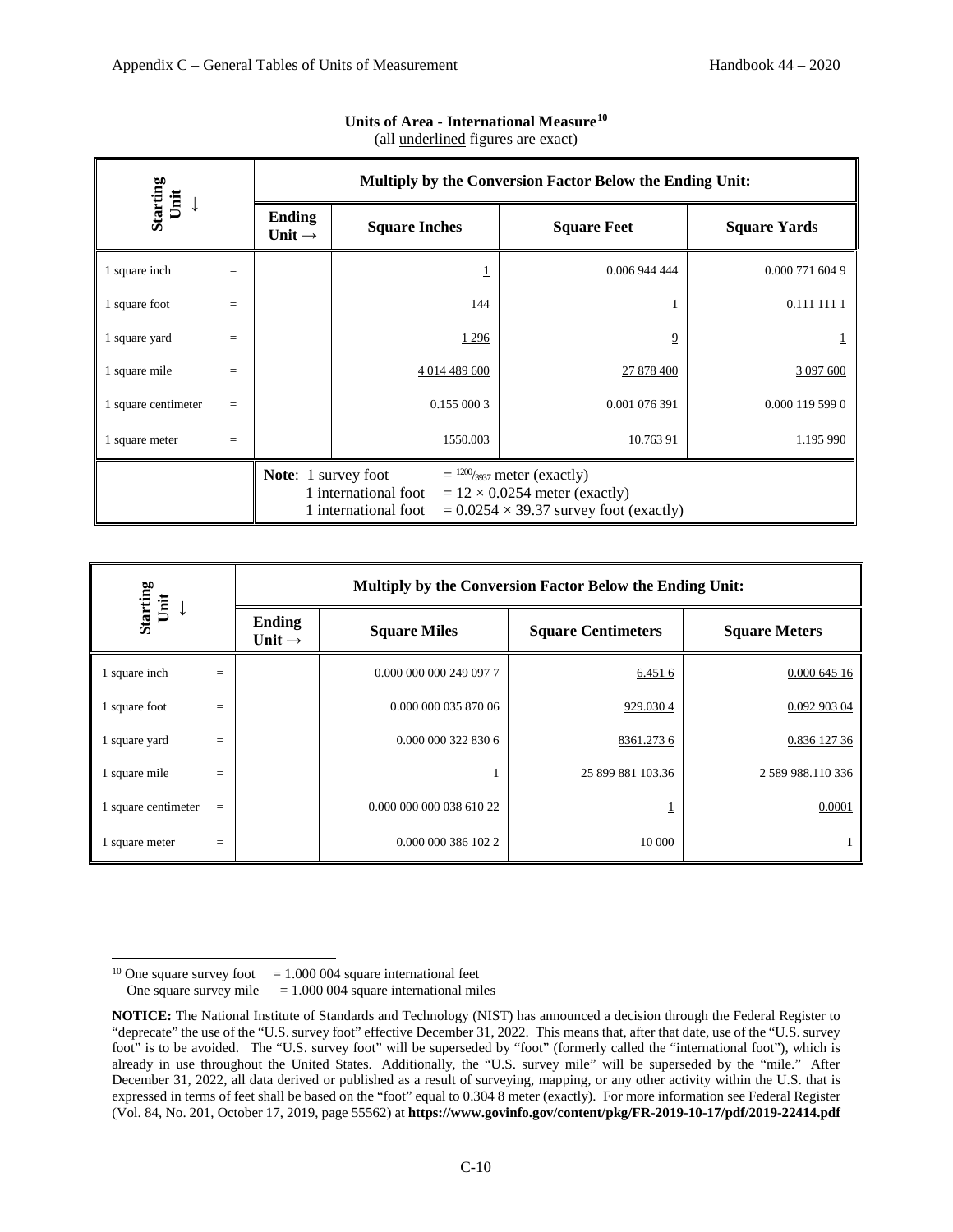<span id="page-10-0"></span>

| <b>Starting</b><br>Unit |     | Multiply by the Conversion Factor Below the Ending Unit: |                    |                    |                      |                  |  |  |
|-------------------------|-----|----------------------------------------------------------|--------------------|--------------------|----------------------|------------------|--|--|
|                         |     | <b>Ending</b><br>Unit $\rightarrow$                      | <b>Square Feet</b> | <b>Square Rods</b> | <b>Square Chains</b> | Acres            |  |  |
| 1 square foot           | $=$ |                                                          | Ŧ                  | 0.003 673 095      | 0.000 229 568 4      | 0.000 022 956 84 |  |  |
| 1 square rod            | $=$ |                                                          | 272.25             |                    | 0.0625               | 0.006 25         |  |  |
| 1 square chain          | $=$ |                                                          | 4 3 5 6            | 16                 | ⊥                    | 0.1              |  |  |
| 1 acre                  | $=$ |                                                          | 43 560             | 160                | 10                   |                  |  |  |
| 1 square mile           | $=$ |                                                          | 27 878 400         | 102 400            | 6400                 | 640              |  |  |
| 1 square meter          | $=$ |                                                          | 10.76387           | 0.039 536 70       | 0.002 471 044        | 0.000 247 104 4  |  |  |
| 1 hectare               | $=$ |                                                          | 107 638.7          | 395.3670           | 24.71044             | 2.471 044        |  |  |

## Units of Area - Survey Measure<sup>10, [11](#page-10-1)</sup> (all underlined figures are exact)

|                         |          | Multiply by the Conversion Factor Below the Ending Unit: |                      |                      |                   |  |  |
|-------------------------|----------|----------------------------------------------------------|----------------------|----------------------|-------------------|--|--|
| <b>Starting</b><br>Unit |          | <b>Ending</b><br>Unit $\rightarrow$                      | <b>Square Miles</b>  | <b>Square Meters</b> | <b>Hectares</b>   |  |  |
| 1 square foot           | $=$      |                                                          | 0.000 000 035 870 06 | 0.092 903 41         | 0.000 009 290 341 |  |  |
| 1 square rod            | $=$      |                                                          | 0.000 009 765 625    | 25.292 95            | 0.002 529 295     |  |  |
| 1 square chain          | $=$      |                                                          | 0.000 156 25         | 404.6873             | 0.040 468 73      |  |  |
| 1 acre                  | $=$      |                                                          | 0.001 562 5          | 4 046.873            | 0.404 687 3       |  |  |
| 1 square mile           | $\equiv$ |                                                          |                      | 2589998              | 258.9998          |  |  |
| 1 square meter          | $=$      |                                                          | 0.000 000 386 100 6  |                      | 0.0001            |  |  |
| 1 hectare               | $=$      |                                                          | 0.003 861 006        | 10 000               |                   |  |  |

<span id="page-10-1"></span><sup>10</sup> One square survey foot = 1.000 004 square international feet<br>One square survey mile =  $1.000 004$  square international miles

 $= 1.000 004$  square international miles

<sup>11</sup> One international foot  $= 0.999$  998 survey foot (exactly)

One international mile  $= 0.999 998$  survey mile (exactly)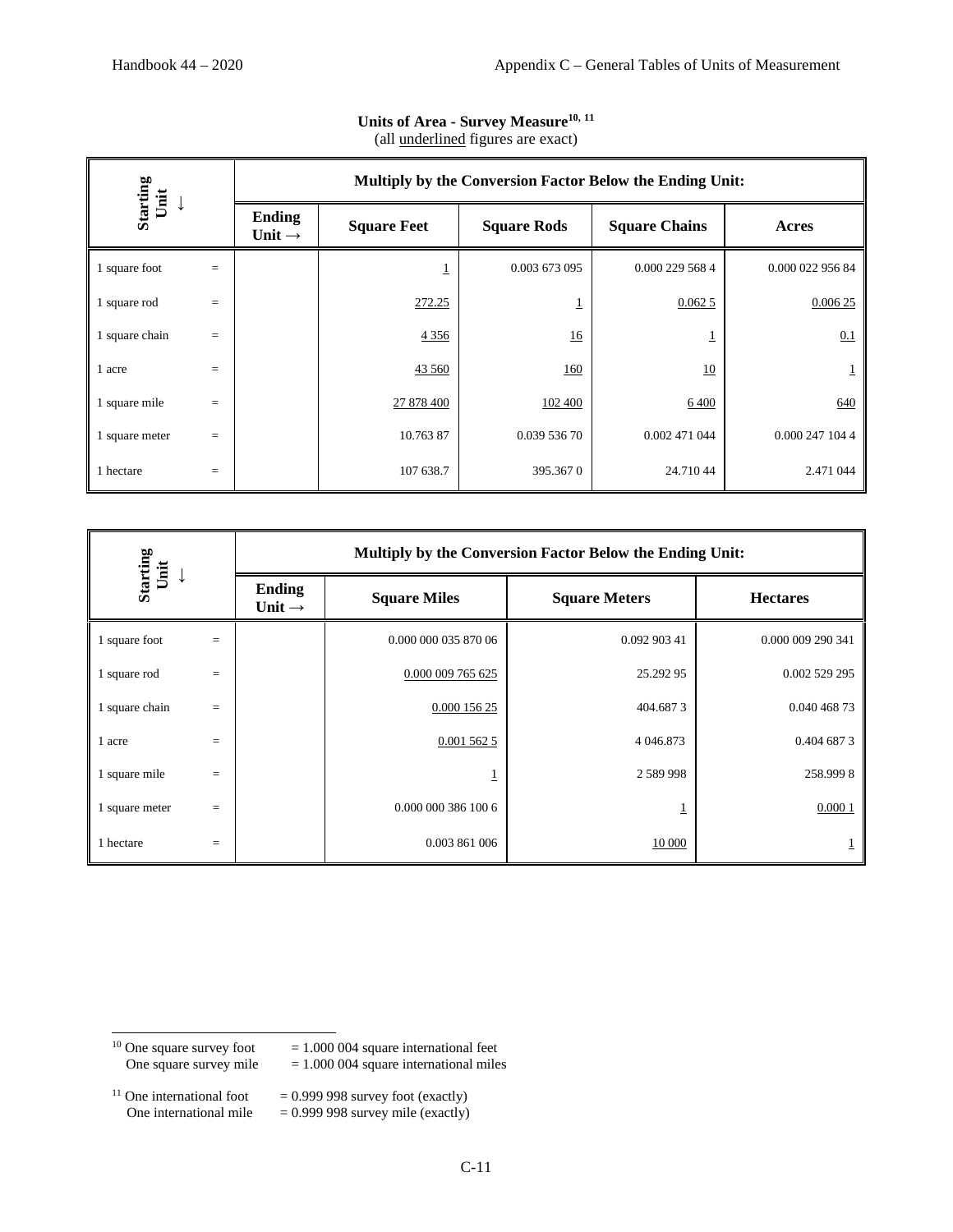<span id="page-11-0"></span>

| <b>Starting</b><br>Unit |     | Multiply by the Conversion Factor Below the Ending Unit: |                     |                   |                    |  |  |
|-------------------------|-----|----------------------------------------------------------|---------------------|-------------------|--------------------|--|--|
|                         |     | Ending<br>Unit $\rightarrow$                             | <b>Cubic Inches</b> | <b>Cubic Feet</b> | <b>Cubic Yards</b> |  |  |
| 1 cubic inch            | $=$ |                                                          | T                   | 0.000 578 703 7   | 0.000 021 433 47   |  |  |
| 1 cubic foot            | $=$ |                                                          | 1728                | ᆂ                 | 0.037 037 04       |  |  |
| 1 cubic yard            | $=$ |                                                          | 46 656              | 27                |                    |  |  |
| 1 cubic centimeter      | $=$ |                                                          | 0.061 023 74        | 0.000 035 314 67  | 0.000 001 307 951  |  |  |
| 1 cubic decimeter       | $=$ |                                                          | 61.023 74           | 0.035 314 67      | 0.001 307 951      |  |  |
| l cubic meter           | $=$ |                                                          | 61 023.74           | 35.314 67         | 1.307 951          |  |  |

## **Units of Volume** (all underlined figures are exact)

| <b>Starting</b><br>Unit |     | Multiply by the Conversion Factor Below the Ending Unit: |                                           |                                     |                     |  |  |
|-------------------------|-----|----------------------------------------------------------|-------------------------------------------|-------------------------------------|---------------------|--|--|
|                         |     | <b>Ending</b><br>Unit $\rightarrow$                      | <b>Milliliters</b><br>(Cubic Centimeters) | <b>Liters</b><br>(Cubic Decimeters) | <b>Cubic Meters</b> |  |  |
| cubic inch              | $=$ |                                                          | 16.387 064                                | 0.016 387 064                       | 0.000 016 387 064   |  |  |
| cubic foot              | $=$ |                                                          | 28 316.846 592                            | 28.316 846 592                      | 0.028 316 846 592   |  |  |
| cubic yard              | $=$ |                                                          | 764 554.857 984                           | 764.554 857 984                     | 0.764 554 857 984   |  |  |
| cubic centimeter        | $=$ |                                                          | ∸                                         | 0.001                               | 0.000 001           |  |  |
| cubic decimeter         | $=$ |                                                          | 1 000                                     | $\overline{1}$                      | 0.001               |  |  |
| cubic meter             | $=$ |                                                          | 1 000 000                                 | 1000                                |                     |  |  |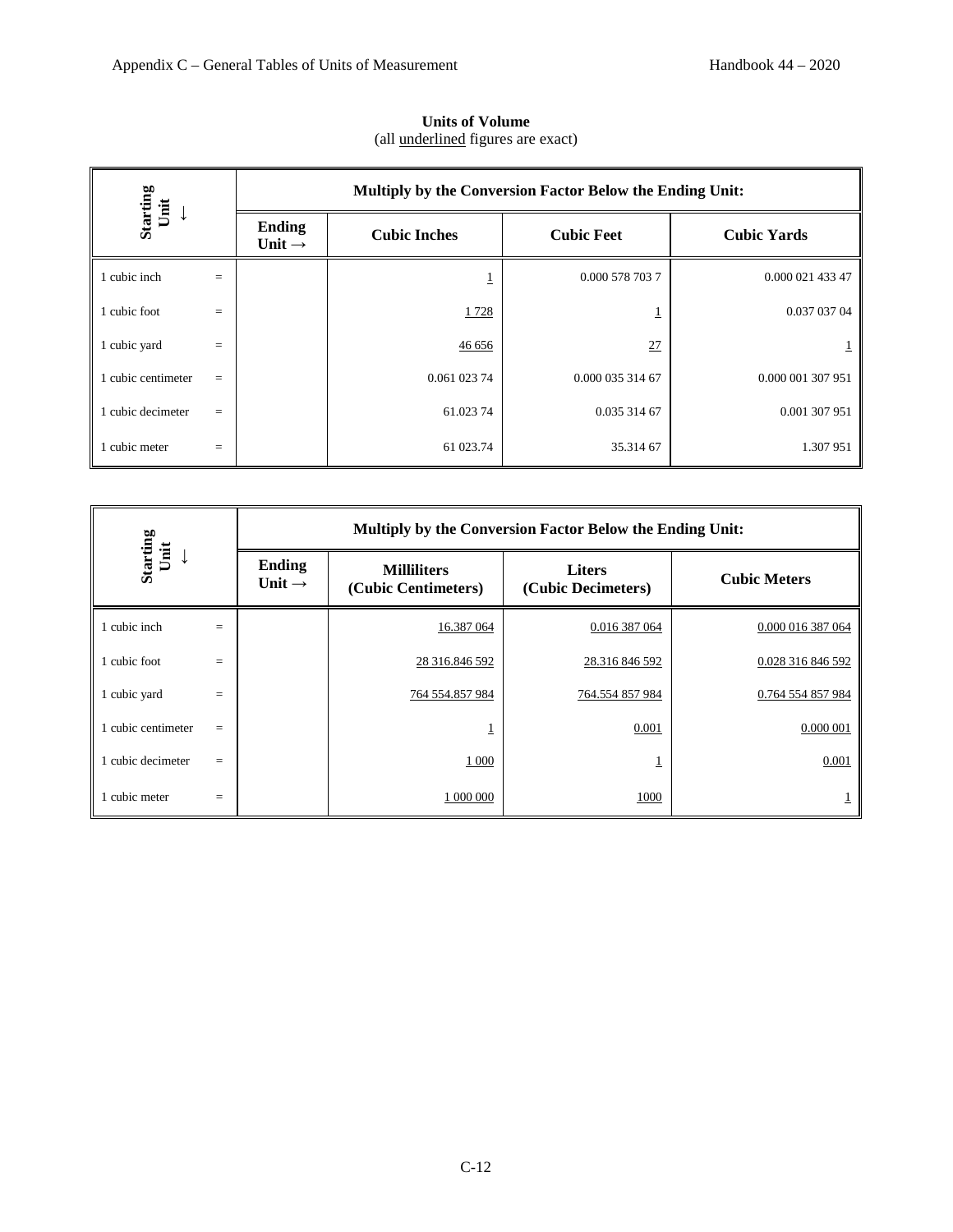<span id="page-12-0"></span>

|                         |           | Multiply by the Conversion Factor Below the Ending Unit: |                  |                   |              |                |  |  |
|-------------------------|-----------|----------------------------------------------------------|------------------|-------------------|--------------|----------------|--|--|
| <b>Starting</b><br>Unit |           | <b>Ending</b><br>Unit $\rightarrow$                      | <b>Dry Pints</b> | <b>Dry Quarts</b> | <b>Pecks</b> | <b>Bushels</b> |  |  |
| 1 dry pint              | $=$       |                                                          | $\overline{1}$   | 0.5               | 0.0625       | 0.015625       |  |  |
| 1 dry quart             | $\quad =$ |                                                          | $\overline{2}$   | ⊥                 | 0.125        | 0.031 25       |  |  |
| 1 peck                  | $=$       |                                                          | 16               | 8                 |              | 0.25           |  |  |
| 1 bushel                | $=$       |                                                          | 64               | 32                | 4            |                |  |  |
| 1 cubic inch            | $=$       |                                                          | 0.029 761 6      | 0.014 880 8       | 0.001 860 10 | 0.000 465 025  |  |  |
| 1 cubic foot            | $=$       |                                                          | 51.428 09        | 25.714 05         | 3.214 256    | 0.803 563 95   |  |  |
| 1 liter                 | $=$       |                                                          | 1.816 166        | 0.908 083 0       | 0.113 510 4  | 0.028 377 59   |  |  |
| 1 cubic meter           | $=$       |                                                          | 1816.166         | 908.0830          | 113.5104     | 28.377 59      |  |  |

### **Units of Capacity or Volume - Dry Volume Measure** (all **underlined** figures are exact)

| <b>Starting</b><br>Unit<br>↓ |     | Multiply by the Conversion Factor Below the Ending Unit: |                     |                   |                   |                      |  |  |
|------------------------------|-----|----------------------------------------------------------|---------------------|-------------------|-------------------|----------------------|--|--|
|                              |     | <b>Ending</b><br>Unit $\rightarrow$                      | <b>Cubic Inches</b> | <b>Cubic Feet</b> | <b>Liters</b>     | <b>Cubic Meters</b>  |  |  |
| 1 dry pint                   | $=$ |                                                          | 1.12                | 0.019 444 63      | 0.550 610 5       | 0.000 550 610 5      |  |  |
| 1 dry quart                  | $=$ |                                                          | 67.200 625          | 0.038 889 25      | 1.101 221         | 0.001 101 221        |  |  |
| 1 peck                       | $=$ |                                                          | 537.605             | 0.311 114         | 8.809768          | 0.008 809 768        |  |  |
| 1 bushel                     | $=$ |                                                          | 2 150.42            | 1.244 456         | 35.239 070 166 88 | 0.035 239 070 166 88 |  |  |
| 1 cubic inch                 | $=$ |                                                          |                     | 0.000 578 703 7   | 0.016 387 064     | 0.000 016 387 064    |  |  |
| 1 cubic foot                 | $=$ |                                                          | 1728                | ⊥                 | 28.316 846 592    | 0.028 316 846 592    |  |  |
| 1 liter                      | $=$ |                                                          | 61.023 74           | 0.035 314 67      | Ŧ                 | 0.001                |  |  |
| 1 cubic meter                | $=$ |                                                          | 61 023.74           | 35.314 67         | 1000              |                      |  |  |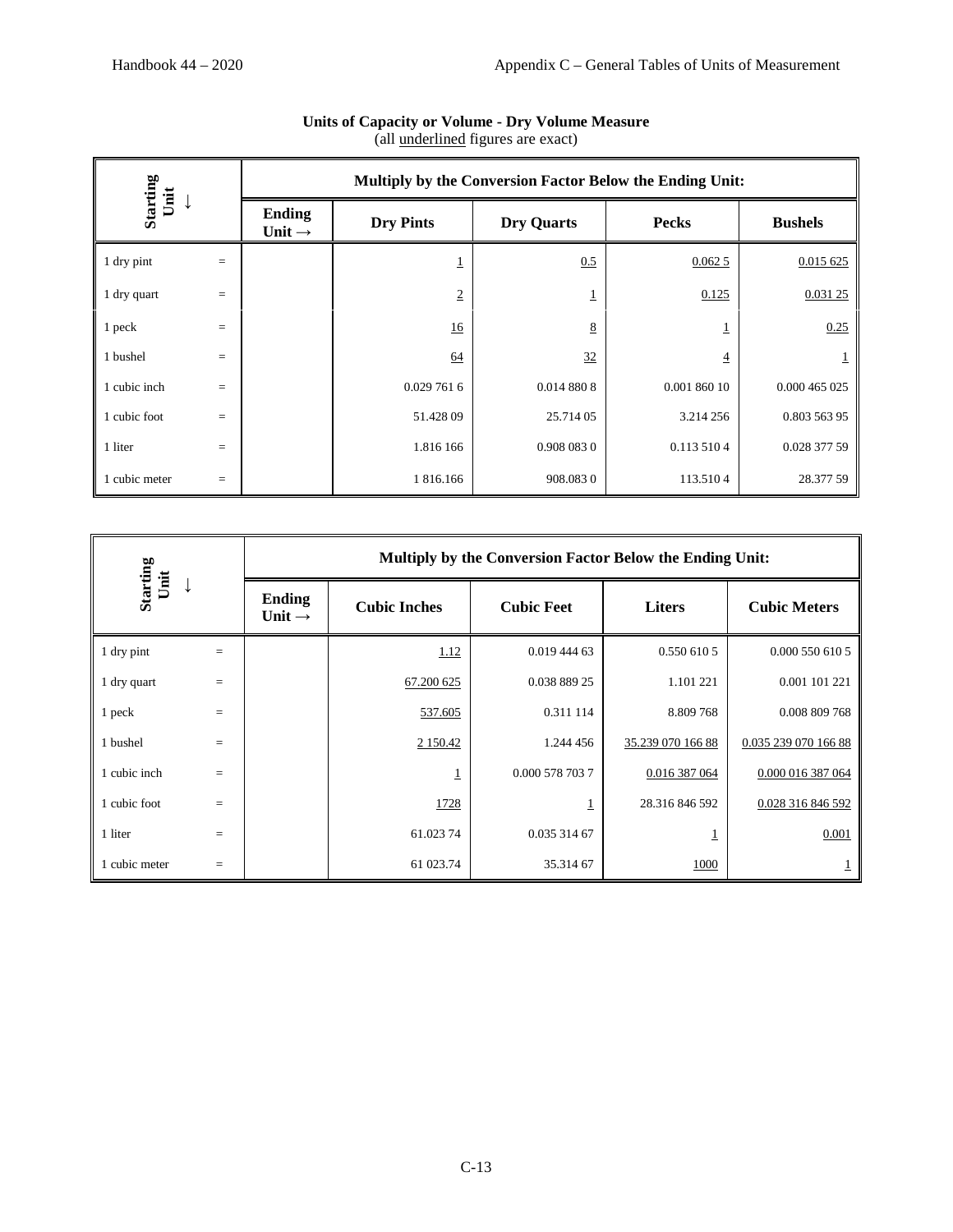<span id="page-13-0"></span>

|                              |           | Multiply by the Conversion Factor Below the Ending Unit: |               |                    |                     |                 |  |  |
|------------------------------|-----------|----------------------------------------------------------|---------------|--------------------|---------------------|-----------------|--|--|
| <b>Starting</b><br>Unit<br>↓ |           | <b>Ending</b><br>Unit $\rightarrow$                      | <b>Minims</b> | <b>Fluid Drams</b> | <b>Fluid Ounces</b> | <b>Gills</b>    |  |  |
| 1 minim                      | $\quad =$ |                                                          | T             | 0.016 666 67       | 0.002 083 333       | 0.000 520 833 3 |  |  |
| 1 fluid dram                 | $\quad =$ |                                                          | 60            | 1                  | 0.125               | 0.03125         |  |  |
| 1 fluid ounce                | $=$       |                                                          | 480           | $8\overline{8}$    | 1                   | 0.25            |  |  |
| 1 gill                       | $\quad =$ |                                                          | 1920          | 32                 | $\overline{4}$      |                 |  |  |
| 1 liquid pint                | $=$       |                                                          | 7680          | 128                | 16                  | $\overline{4}$  |  |  |
| 1 liquid quart               | $=$       |                                                          | 15 360        | 256                | 32                  | 8               |  |  |
| 1 gallon                     | $\quad =$ |                                                          | 61 440        | 1024               | 128                 | 32              |  |  |
| 1 cubic inch                 | $\quad =$ |                                                          | 265.9740      | 4.432 900          | 0.554 112 6         | 0.138 528 1     |  |  |
| 1 cubic foot                 | $\quad =$ |                                                          | 459 603.1     | 7660.052           | 957.5065            | 239.3766        |  |  |
| 1 milliliter                 | $=$       |                                                          | 16.23073      | 0.270 512 2        | 0.033 814 02        | 0.008 453 506   |  |  |
| 1 liter                      | $\quad =$ |                                                          | 16 230.73     | 270.5122           | 33.814 02           | 8.453 506       |  |  |

#### **Units of Capacity or Volume - Liquid Volume Measure** (All underlined figures are exact)

| <b>Starting</b><br>Unit<br>↓ |     | Multiply by the Conversion Factor Below the Ending Unit: |                     |                      |                  |                     |  |  |
|------------------------------|-----|----------------------------------------------------------|---------------------|----------------------|------------------|---------------------|--|--|
|                              |     | <b>Ending</b><br>Unit $\rightarrow$                      | <b>Liquid Pints</b> | <b>Liquid Quarts</b> | <b>Gallons</b>   | <b>Cubic Inches</b> |  |  |
| 1 minim                      | $=$ |                                                          | 0.000 130 208 3     | 0.000 065 104 17     | 0.000 016 276 04 | 0.003 759 766       |  |  |
| 1 fluid dram                 | $=$ |                                                          | 0.0078125           | 0.00390625           | 0.0009765625     | 0.225 585 94        |  |  |
| 1 fluid ounce                | $=$ |                                                          | 0.0625              | 0.031 25             | 0.007 812 5      | 1.804 687 5         |  |  |
| 1 gill                       | $=$ |                                                          | 0.25                | 0.125                | 0.031 25         | 7.21875             |  |  |
| 1 liquid pint                | $=$ |                                                          | 1                   | 0.5                  | 0.125            | 28.875              |  |  |
| 1 liquid quart               | $=$ |                                                          | $\overline{2}$      | 1                    | 0.25             | 57.75               |  |  |
| 1 gallon                     | $=$ |                                                          | 8                   | $\overline{4}$       | T                | 231                 |  |  |
| 1 cubic inch                 | $=$ |                                                          | 0.034 632 03        | 0.017 316 02         | 0.004 329 004    |                     |  |  |
| 1 cubic foot                 | $=$ |                                                          | 59.844 16           | 29.922 08            | 7.480 519        | 1728                |  |  |
| 1 milliliter                 | $=$ |                                                          | 0.002 113 376       | 0.001 056 688        | 0.000 264 172 1  | 0.061 023 74        |  |  |
| 1 liter                      | $=$ |                                                          | 2.113 376           | 1.056 688            | 0.264 172 1      | 61.023 74           |  |  |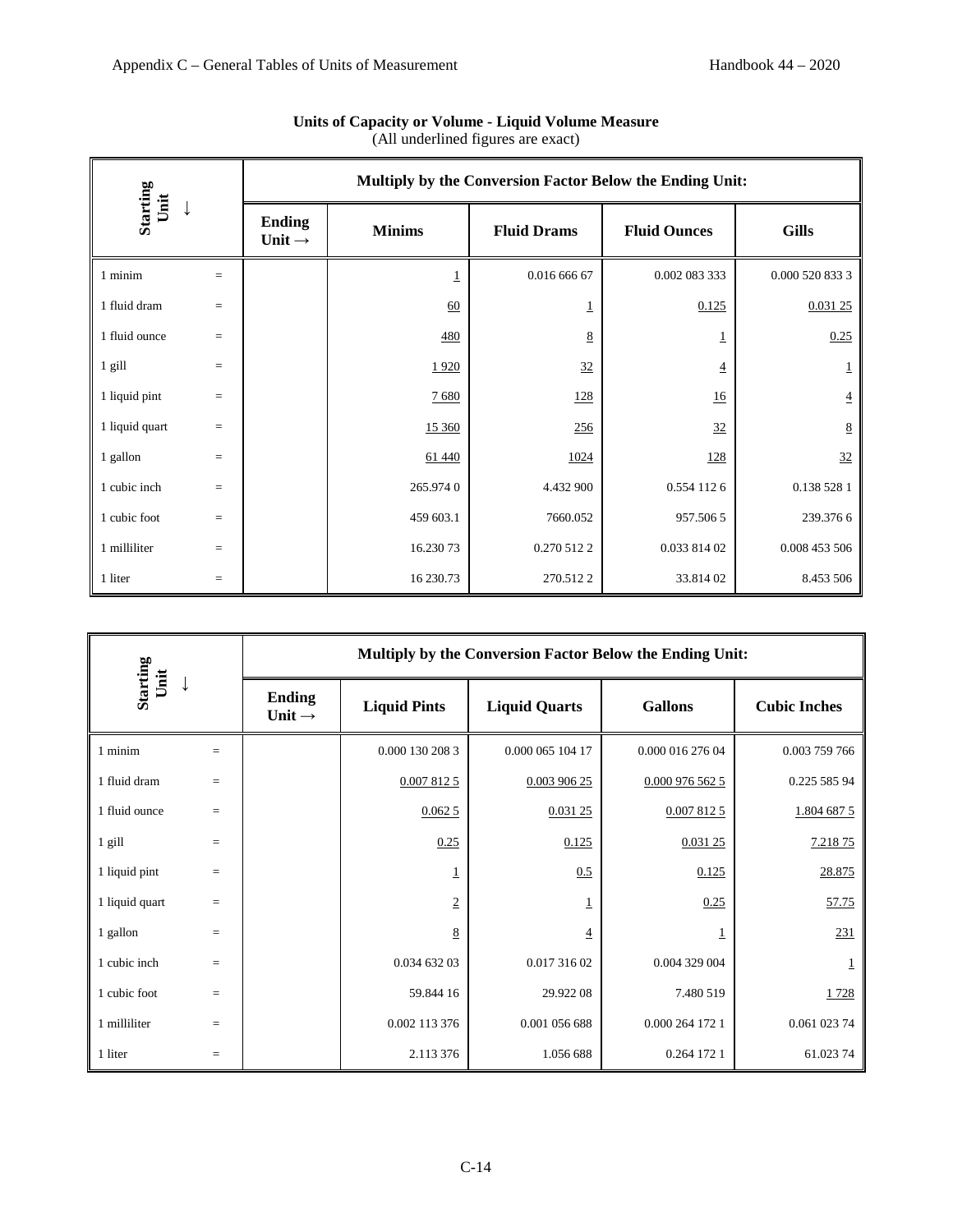| Starting<br>Unit |     |                                     |                   | Multiply by the Conversion Factor Below the Ending Unit: |                  |
|------------------|-----|-------------------------------------|-------------------|----------------------------------------------------------|------------------|
|                  |     | <b>Ending</b><br>Unit $\rightarrow$ | <b>Cubic Feet</b> | <b>Milliliters</b>                                       | <b>Liters</b>    |
| 1 minim          | $=$ |                                     | 0.000 002 175 790 | 0.061 611 52                                             | 0.000 061 611 52 |
| 1 fluid dram     | $=$ |                                     | 0.000 130 547 4   | 3.696 691                                                | 0.003 696 691    |
| 1 fluid ounce    | $=$ |                                     | 0.001 044 379     | 29.573 53                                                | 0.029 573 53     |
| 1 gill           | $=$ |                                     | 0.004 177 517     | 118.2941                                                 | 0.118 294 1      |
| 1 liquid pint    | $=$ |                                     | 0.016 710 07      | 473.1765                                                 | 0.473 176 5      |
| 1 liquid quart   | $=$ |                                     | 0.033 420 14      | 946.3529                                                 | 0.946 352 9      |
| 1 gallon         | $=$ |                                     | 0.133 680 6       | 3785.411784                                              | 3.785 411 784    |
| 1 cubic inch     | $=$ |                                     | 0.000 578 703 7   | 16.38706                                                 | 0.016 387 06     |
| 1 cubic foot     | $=$ |                                     | $\overline{1}$    | 28 316.85                                                | 28.31685         |
| 1 milliliter     | $=$ |                                     | 0.000 035 314 67  | $\overline{1}$                                           | 0.001            |
| 1 liter          | $=$ |                                     | 0.035 314 67      | 1 0 0 0                                                  |                  |

## **Units of Mass Not Less Than Avoirdupois Ounces**

(all underlined figures are exact)

<span id="page-14-0"></span>

|                                             | Multiply by the Conversion Factor Below the Ending Unit: |                                     |                                     |                                  |                   |  |  |  |
|---------------------------------------------|----------------------------------------------------------|-------------------------------------|-------------------------------------|----------------------------------|-------------------|--|--|--|
| <b>Starting</b><br>Unit                     | <b>Ending</b><br>Unit $\rightarrow$                      | <b>Avoirdupois</b><br><b>Ounces</b> | <b>Avoirdupois</b><br><b>Pounds</b> | <b>Short Hundred-</b><br>weights | <b>Short Tons</b> |  |  |  |
| 1 avoirdupois ounce<br>$\equiv$             |                                                          |                                     | 0.0625                              | 0.000 625                        | 0.000 031 25      |  |  |  |
| 1 avoirdupois pound $=$                     |                                                          | <u>16</u>                           |                                     | 0.01                             | 0.0005            |  |  |  |
| 1 short<br>hundredweight<br>$\quad \  \  =$ |                                                          | 1 600                               | 100                                 | Ŧ                                | 0.05              |  |  |  |
| 1 short ton<br>$=$                          |                                                          | 32 000                              | 2 0 0 0                             | $\underline{20}$                 |                   |  |  |  |
| 1 long ton<br>$=$                           |                                                          | 35 840                              | 2 2 4 0                             | 22.4                             | 1.12              |  |  |  |
| 1 kilogram<br>$=$                           |                                                          | 35.273 96                           | 2.204 623                           | 0.022 046 23                     | 0.001 102 311     |  |  |  |
| 1 metric ton<br>$=$                         |                                                          | 35 273.96                           | 2204.623                            | 22.046 23                        | 1.102 311         |  |  |  |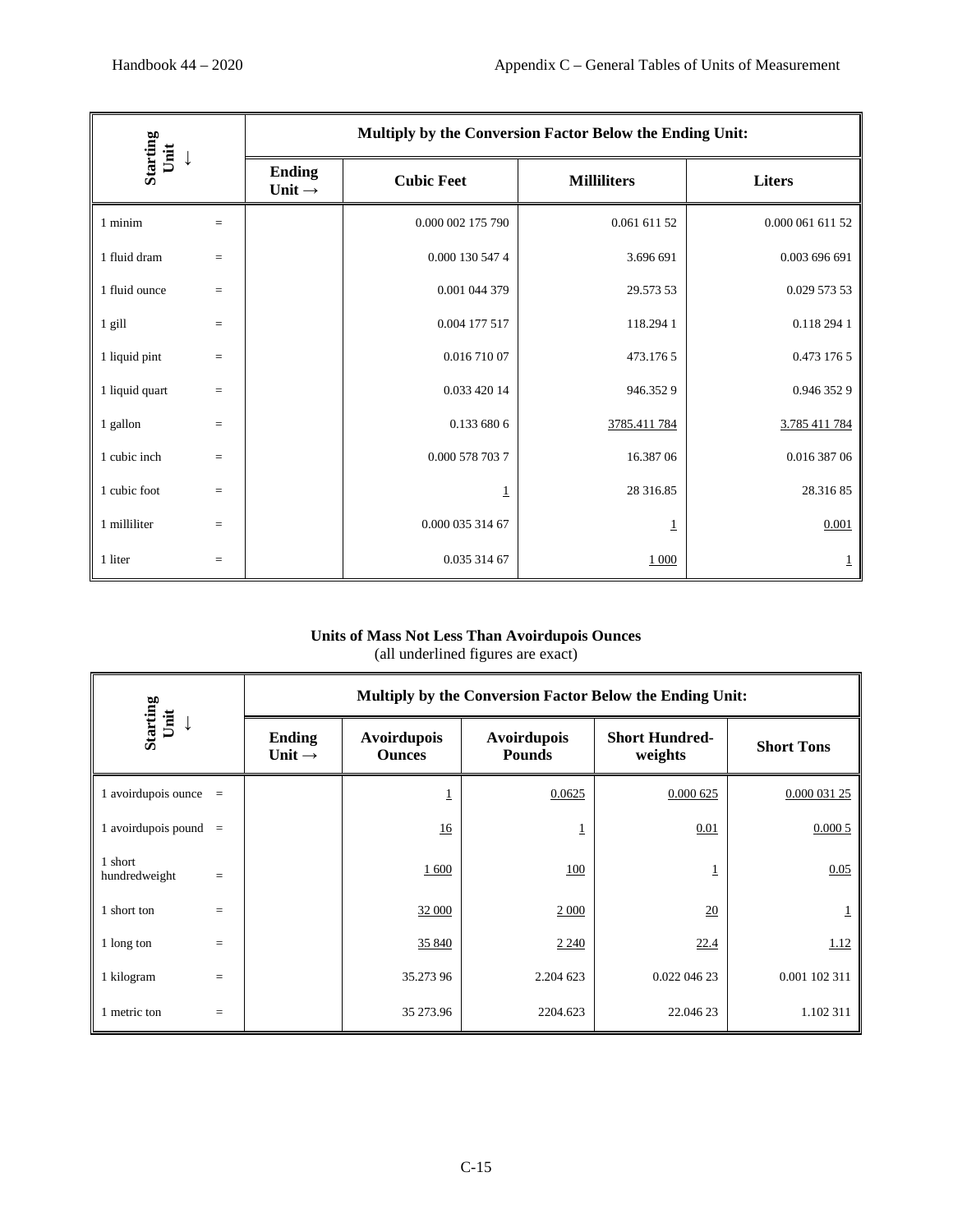|                                  | Multiply by the Conversion Factor Below the Ending Unit: |                  |                   |                       |  |  |
|----------------------------------|----------------------------------------------------------|------------------|-------------------|-----------------------|--|--|
| Starting<br>Unit                 | <b>Ending</b><br>Unit $\rightarrow$                      | <b>Long Tons</b> | <b>Kilograms</b>  | <b>Metric Tons</b>    |  |  |
| 1 avoirdupois ounce<br>$\equiv$  |                                                          | 0.000 027 901 79 | 0.028 349 523 125 | 0.000 028 349 523 125 |  |  |
| 1 avoirdupois pound<br>$\quad =$ |                                                          | 0.000 446 428 6  | 0.453 592 37      | 0.000 453 592 37      |  |  |
| 1 short hundredweight $=$        |                                                          | 0.044 642 86     | 45.359 237        | 0.045 359 237         |  |  |
| 1 short ton<br>$=$               |                                                          | 0.892 857 1      | 907.18474         | 0.907 184 74          |  |  |
| 1 long ton<br>$=$                |                                                          | ∸                | 1016.046 908 8    | 1.016 046 908 8       |  |  |
| 1 kilogram<br>$=$                |                                                          | 0.000 984 206 5  |                   | 0.001                 |  |  |
| 1 metric ton<br>$=$              |                                                          | 0.984 206 5      | 1 0 0 0           |                       |  |  |

### **Units of Mass Not Greater Than Pounds and Kilograms**

<span id="page-15-0"></span>

|                                         | Multiply by the Conversion Factor Below the Ending Unit: |                |                                        |                 |                                    |
|-----------------------------------------|----------------------------------------------------------|----------------|----------------------------------------|-----------------|------------------------------------|
| <b>Starting</b><br>Unit                 | <b>Ending</b><br>Unit $\rightarrow$                      | <b>Grains</b>  | <b>Apothecaries</b><br><b>Scruples</b> | Pennyweights    | <b>Avoirdupois</b><br><b>Drams</b> |
| 1 grain<br>$=$                          |                                                          | $\overline{1}$ | 0.05                                   | 0.041 666 67    | 0.036 571 43                       |
| 1 apoth. scruple<br>$=$                 |                                                          | 20             | 1                                      | 0.833 333 3     | 0.731 428 6                        |
| 1 pennyweight<br>$=$                    |                                                          | 24             | 1.2                                    | 1               | 0.877 714 3                        |
| 1 avdp. dram<br>$=$                     |                                                          | 27.343 75      | 1.367 187 5                            | 1.139 323       |                                    |
| 1 apoth. dram<br>$=$                    |                                                          | 60             | $\overline{3}$                         | 2.5             | 2.194 286                          |
| 1 avdp. ounce<br>$=$                    |                                                          | 437.5          | 21.875                                 | 18.229 17       | 16                                 |
| 1 apoth. or troy oz.<br>$\quad \  \  =$ |                                                          | 480            | 24                                     | 20              | 17.554 29                          |
| 1 apoth. or troy pound $=$              |                                                          | 5 7 6 0        | 288                                    | 240             | 210.6514                           |
| 1 avdp. pound<br>$=$                    |                                                          | 7 0 0 0        | 350                                    | 291.6667        | 256                                |
| 1 milligram<br>$=$                      |                                                          | 0.015 432 36   | 0.000 771 617 9                        | 0.000 643 014 9 | 0.000 564 383 4                    |
| 1 gram<br>$=$                           |                                                          | 15.432 36      | 0.771 617 9                            | 0.643 014 9     | 0.564 383 4                        |
| 1 kilogram<br>$=$                       |                                                          | 15432.36       | 771.6179                               | 643.0149        | 564.3834                           |

(all underlined figures are exact)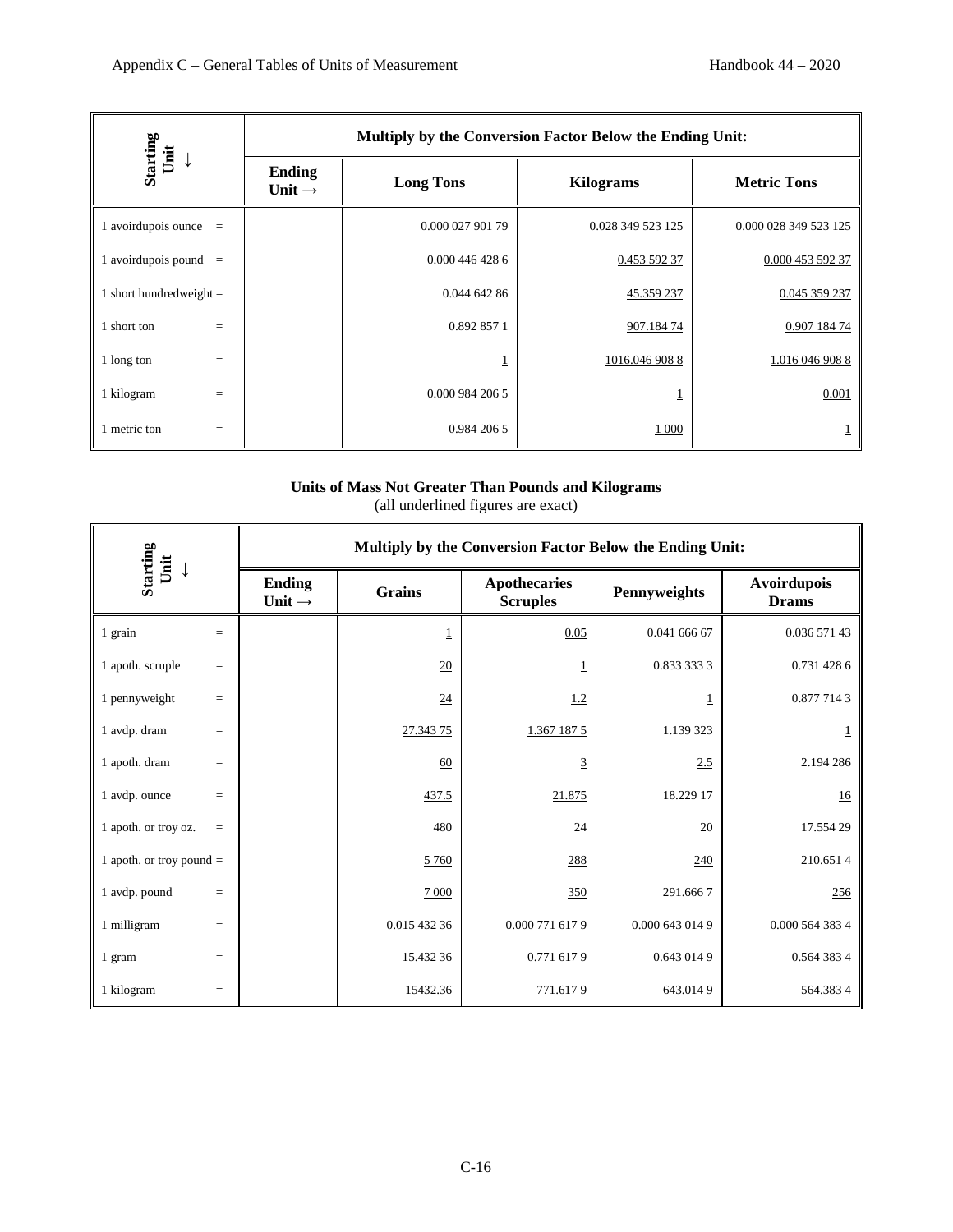| <b>Starting</b><br>Unit    |          | Multiply by the Conversion Factor Below the Ending Unit: |                              |                                     |                                       |                                              |  |  |
|----------------------------|----------|----------------------------------------------------------|------------------------------|-------------------------------------|---------------------------------------|----------------------------------------------|--|--|
|                            |          | <b>Ending</b><br>Unit $\rightarrow$                      | Apothecaries<br><b>Drams</b> | <b>Avoirdupois</b><br><b>Ounces</b> | Apothecaries or<br><b>Troy Ounces</b> | <b>Apothecaries or</b><br><b>Troy Pounds</b> |  |  |
| 1 grain                    | $=$      |                                                          | 0.016 666 67                 | 0.002 285 714                       | 0.002 083 333                         | 0.000 173 611 1                              |  |  |
| 1 apoth. scruple           | $=$      |                                                          | 0.333 333 3                  | 0.045 714 29                        | 0.041 666 67                          | 0.003 472 222                                |  |  |
| 1 pennyweight              | $=$      |                                                          | 0.4                          | 0.054 857 14                        | 0.05                                  | 0.004 166 667                                |  |  |
| 1 avdp. dram               | $=$      |                                                          | 0.455 729 2                  | 0.0625                              | 0.56 966 15                           | 0.004 747 179                                |  |  |
| 1 apoth. dram              | $=$      |                                                          | 1                            | 0.137 142 9                         | 0.125                                 | 0.010 416 67                                 |  |  |
| 1 avdp. ounce              | $=$      |                                                          | 7.291 667                    | 1                                   | 0.911 458 3                           | 0.075 954 86                                 |  |  |
| 1 apoth. or troy ounce     | $\equiv$ |                                                          | 8                            | 1.097 143                           | $\mathbf 1$                           | 0.083 333 333                                |  |  |
| 1 apoth. or troy pound $=$ |          |                                                          | 96                           | 13.165 71                           | 12                                    | $\mathbf{I}$                                 |  |  |
| 1 avdp. pound              | $=$      |                                                          | 116.6667                     | 16                                  | 14.583 33                             | 1.215 278                                    |  |  |
| 1 milligram                | $=$      |                                                          | 0.000 257 206 0              | 0.000 035 273 96                    | 0.000 032 150 75                      | 0.000 002 679 229                            |  |  |
| 1 gram                     | $=$      |                                                          | 0.257 206 0                  | 0.035 273 96                        | 0.032 150 75                          | 0.002 679 229                                |  |  |
| 1 kilogram                 | $=$      |                                                          | 257.2060                     | 35.27396                            | 32.15075                              | 2.679 229                                    |  |  |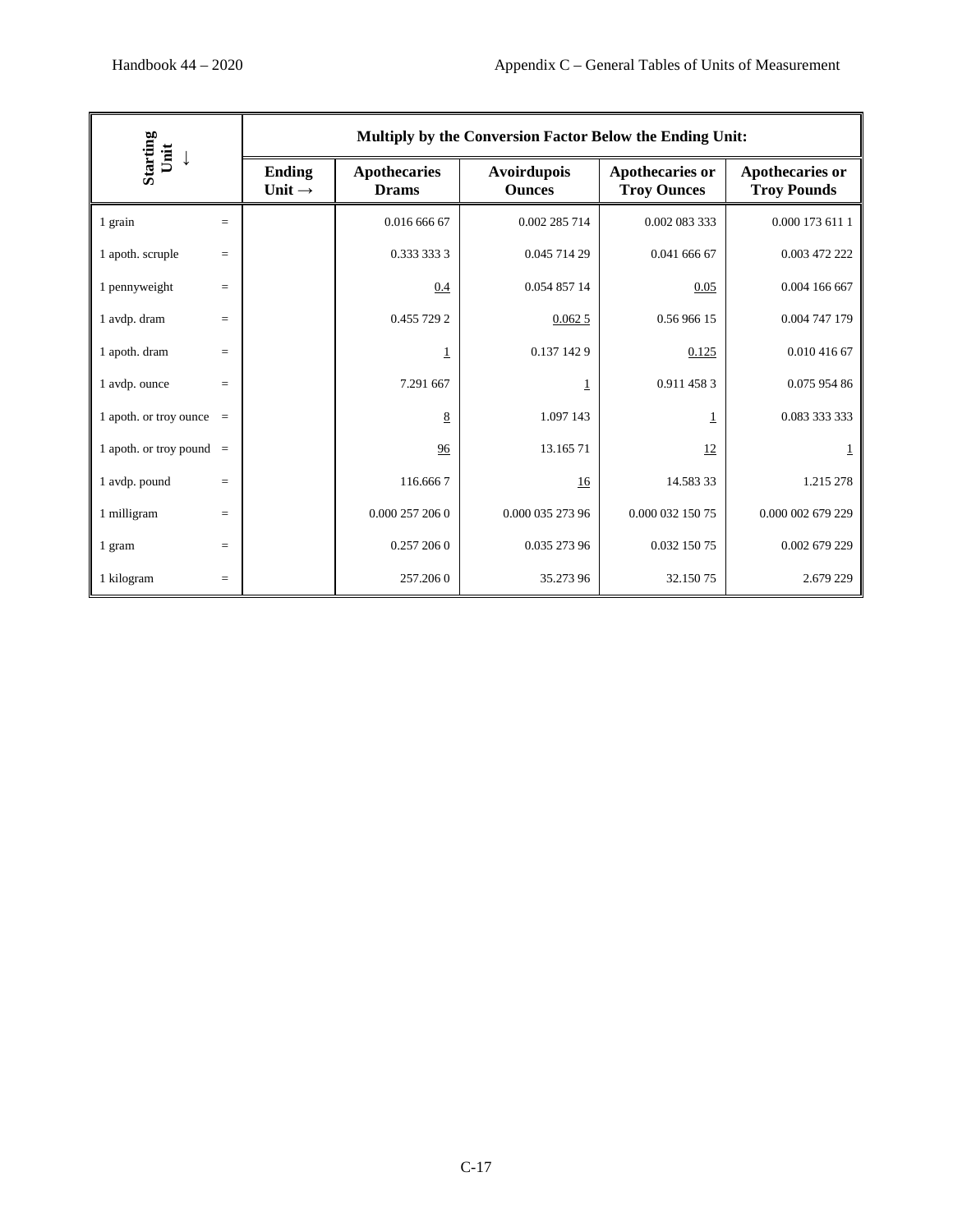| Unit                             |  | Multiply by the Conversion Factor Below the Ending Unit: |                                     |                     |                     |                         |  |  |
|----------------------------------|--|----------------------------------------------------------|-------------------------------------|---------------------|---------------------|-------------------------|--|--|
| Starting                         |  | <b>Ending</b><br>Unit $\rightarrow$                      | <b>Avoirdupois</b><br><b>Pounds</b> | <b>Milligrams</b>   | Grams               | <b>Kilograms</b>        |  |  |
| 1 grain<br>$=$                   |  |                                                          | 0.000 142 857 1                     | 64.798 91           | 0.064 798 91        | 0.000 064 798 91        |  |  |
| 1 apoth. scruple<br>$=$          |  |                                                          | 0.002 857 143                       | 1 295.978 2         | 1.295 978 2         | 0.001 295 978 2         |  |  |
| 1 pennyweight<br>$=$             |  |                                                          | 0.003 428 571                       | 1 555.173 84        | 1.555 173 84        | 0.001 555 173 84        |  |  |
| 1 avdp. dram<br>$=$              |  |                                                          | 0.003 906 25                        | 1 771.845 195 312 5 | 1.771 845 195 312 5 | 0.001 771 845 195 312 5 |  |  |
| 1 apoth. dram<br>$=$             |  |                                                          | 0.008 571 429                       | 3 887.934 6         | 3.887 934 6         | 0.003 887 934 6         |  |  |
| 1 avdp. ounce<br>$=$             |  |                                                          | 0.0625                              | 28 349.523 125      | 28.349 523 125      | 0.028 349 523 125       |  |  |
| 1 apoth. or troy<br>ounce<br>$=$ |  |                                                          | 0.068 571 43                        | 31 103.476 8        | 31.103 476 8        | 0.031 103 476 8         |  |  |
| 1 apoth. or troy<br>pound<br>$=$ |  |                                                          | 0.822 857 1                         | 373 241.721 6       | 373.241 721 6       | 0.373 241 721 6         |  |  |
| 1 avdp. pound<br>$=$             |  |                                                          | $\overline{1}$                      | 453 592.37          | 453.59237           | 0.453 592 37            |  |  |
| 1 milligram<br>$=$               |  |                                                          | 0.000 002 204 623                   | 1                   | 0.001               | 0.000 001               |  |  |
| 1 gram<br>$=$                    |  |                                                          | 0.002 204 623                       | 1 0 0 0             | 1                   | 0.001                   |  |  |
| 1 kilogram<br>$=$                |  |                                                          | 2.204 623                           | 1 000 000           | 1 0 0 0             | 1                       |  |  |

#### **Units of Pressure**  (all underlined figures are exact)

<span id="page-17-0"></span>

|                                     | Multiply by the Conversion Factor Below the Ending Unit: |                |                     |                     |                                                                   |                                               |                                               |
|-------------------------------------|----------------------------------------------------------|----------------|---------------------|---------------------|-------------------------------------------------------------------|-----------------------------------------------|-----------------------------------------------|
| <b>Starting</b><br>Unit             | <b>Ending</b><br>Unit $\rightarrow$                      | Pascal<br>(Pa) | kilopascal<br>(kPa) | megapascal<br>(MPa) | pound-force<br>per square<br>inch (psi)<br>(lbf/in <sup>2</sup> ) | millimeter of<br>mercury<br>(mm Hg $(0 °C)$ ) | Inch of water<br>(in H <sub>2</sub> O (4 °C)) |
| 1 Pa<br>$=$                         |                                                          |                | 0.001               | 0.000 001           | 0.000 145 037 74                                                  | 0.007 5006 15                                 | 0.004 014 742 13                              |
| 1 kPa<br>$=$                        |                                                          | 1000.0         | T                   | 0.001               | 0.145 037 744                                                     | 7.500 615 05                                  | 4.014 742 133                                 |
| 1 MPa<br>$=$                        |                                                          | 1 000 000      | 1 0 0 0             | 1                   | 145.037 744                                                       | 7 500.615 05                                  | 4 014.742 13                                  |
| 1 psi $(lbf/in^2)$<br>$=$           |                                                          | 6894.757       | 6.894 757           | 0.006 894 757       |                                                                   | 51.714 918 1                                  | 27.680 671 4                                  |
| 1 mmHg $(0 °C)$<br>$\equiv$         |                                                          | 133.3224       | 0.133 322 4         | 0.000 133 322 4     | 0.019 336 78                                                      | $\overline{1}$                                | 0.535 255 057                                 |
| 1 in H <sub>2</sub> O (4 °C)<br>$=$ |                                                          | 249.082        | 0.249 082           | 0.000 249 082       | 0.036 126 291                                                     | 1.868 268 198                                 |                                               |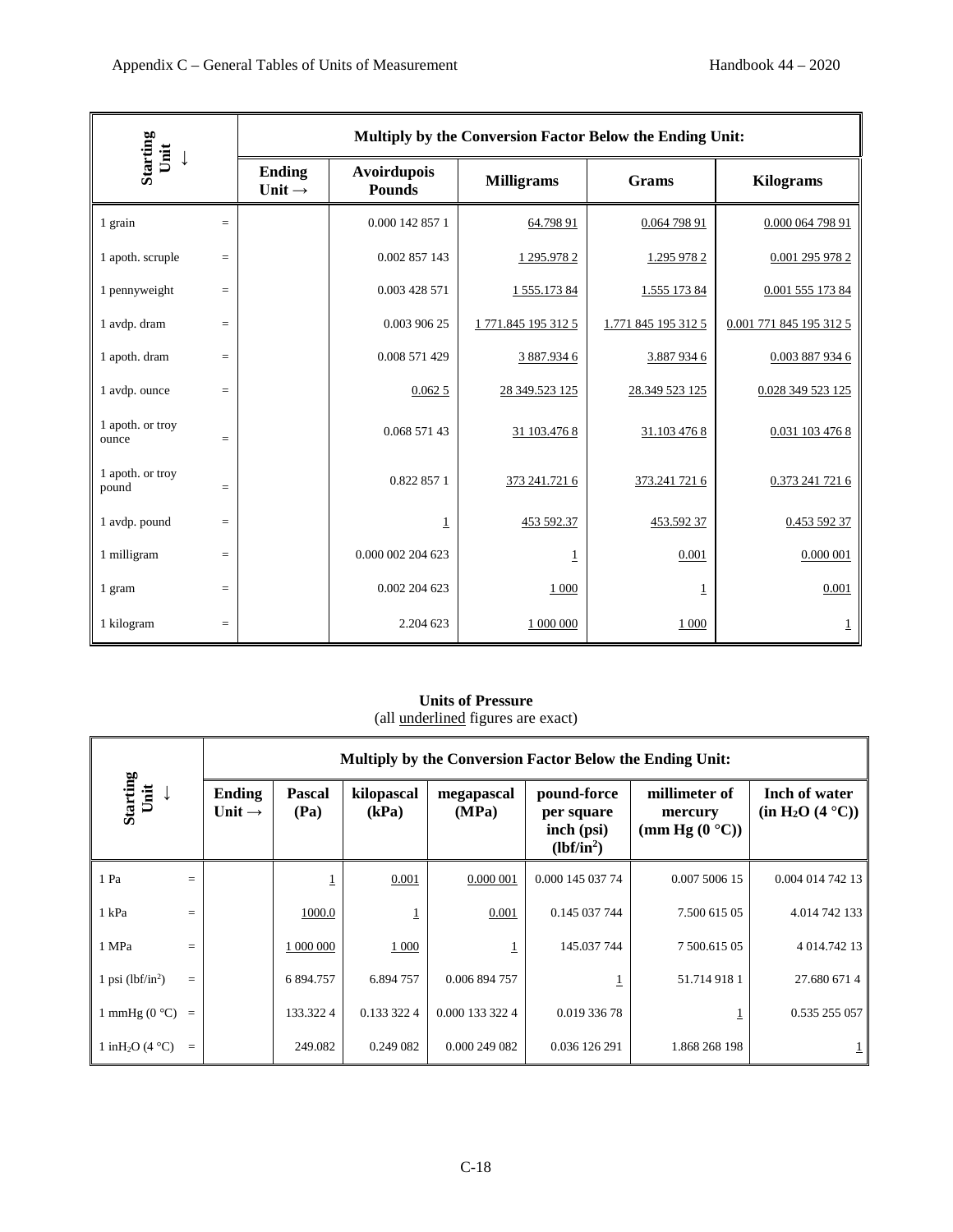<span id="page-18-0"></span>

| <b>Units</b>                 | To Fahrenheit $({}^{\circ}F)$ | To Celsius $(^{\circ}C)$               | To Kelvin $(K)$                     |
|------------------------------|-------------------------------|----------------------------------------|-------------------------------------|
| Fahrenheit ( ${}^{\circ}F$ ) | $\circ_F$                     | $(^{\circ}F - 32)$<br>$1.\overline{8}$ | $\frac{({}^{6}F - 32)}{2} + 273.15$ |
| Celsius $({}^{\circ}C)$      | $(^{\circ}C \times 1.8) + 32$ | °C                                     | $(^{\circ}C) + 273.15$              |
| Kelvin $(K)$                 | $(K-273.15)*1.8+32$           | $K - 273.15$                           | К                                   |

## **Conversion Equations for Units of Temperature**

(exact)

#### **Instructions for the Conversion Equations for Temperature:**

<span id="page-18-1"></span>Start at the left column of the table until you reach the row labeled with the starting unit. Then proceed horizontally to the right along that row until you reach the column of the desired unit. The unit conversion factor is located at the intersection of the row and column.

## **5. Tables of Equivalents**

In these tables, it is necessary to differentiate between the "international foot" and the "survey foot." Therefore, the survey foot is underlined.

When the name of a unit is enclosed in brackets (thus,  $[1 \text{ hand}] \dots$ ), this indicates (1) that the unit is not in general current use in the United States, or (2) that the unit is believed to be based on "custom and usage" rather than on formal authoritative definition.

Equivalents involving decimals are, in most instances, rounded off to the third decimal place except where they are exact, in which cases these exact equivalents are so designated. The equivalents of the imprecise units "tablespoon" and "teaspoon" are rounded to the nearest milliliter.

<span id="page-18-2"></span>

| <b>Units of Length</b>                    |                                                                                                                   |  |  |  |
|-------------------------------------------|-------------------------------------------------------------------------------------------------------------------|--|--|--|
| angstrom $(\Delta)^{12}$                  | 0.1 nanometer (exactly)<br>0.000 1 micrometer (exactly)<br>0.000 000 1 millimeter (exactly)<br>0.000 000 004 inch |  |  |  |
| 1 cable's length                          | 120 fathoms (exactly)<br>720 feet (exactly)<br>219 meters                                                         |  |  |  |
| 1 centimeter (cm)                         | $0.3937$ inch                                                                                                     |  |  |  |
| 1 chain $(ch)$<br>(Gunter's or surveyors) | 66 <u>feet</u> (exactly)<br>20.116.8 meters                                                                       |  |  |  |
| 1 decimeter (dm)                          | 3.937 inches                                                                                                      |  |  |  |
| 1 dekameter (dam)                         | 32.808 feet                                                                                                       |  |  |  |
| 1 fathom                                  | 6 <u>feet</u> (exactly)<br>1.828 8 meters                                                                         |  |  |  |

<span id="page-18-3"></span><sup>12</sup> The angstrom is basically defined as  $10^{-10}$  meter.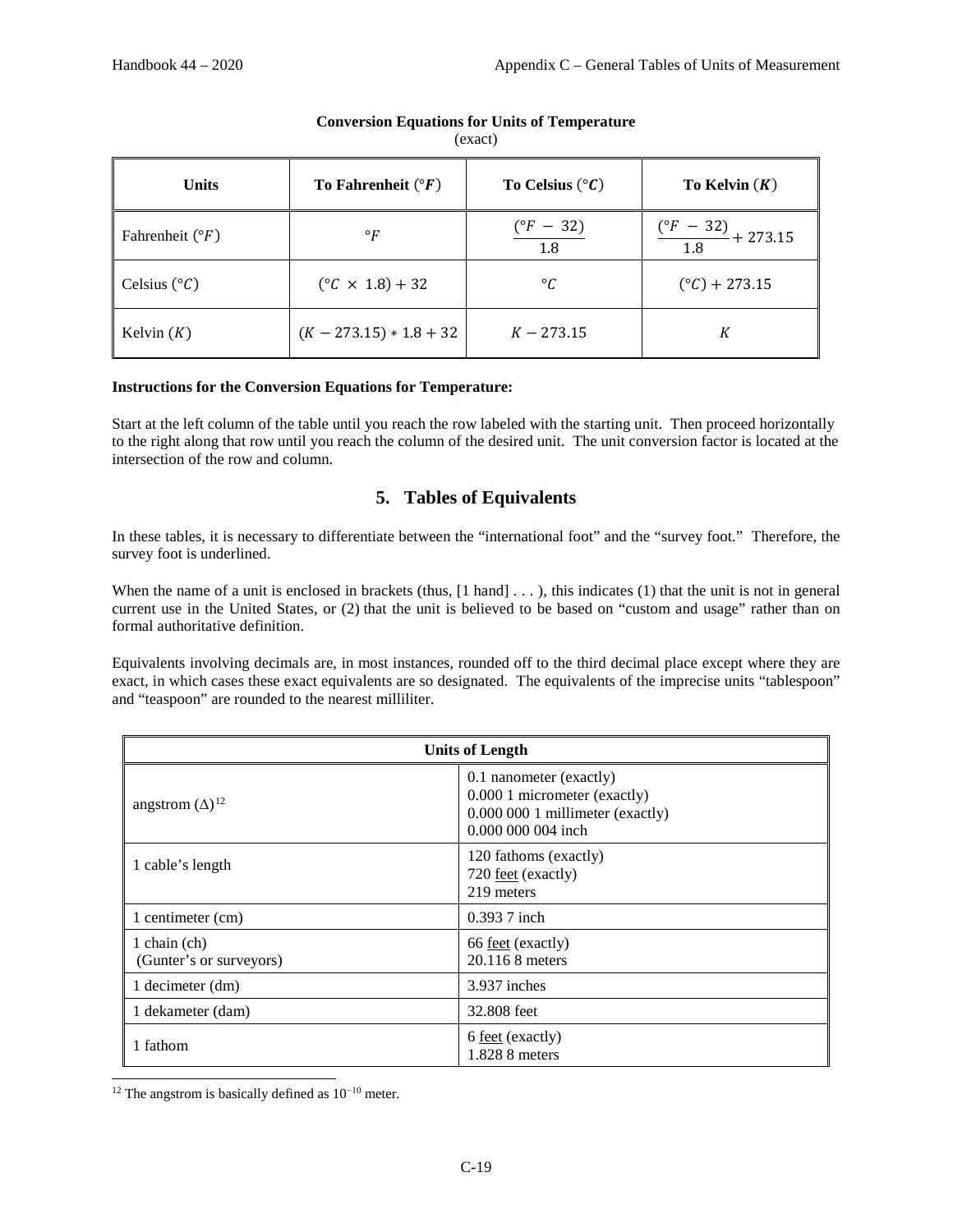| <b>Units of Length</b>                       |                                                                                                                      |  |  |  |
|----------------------------------------------|----------------------------------------------------------------------------------------------------------------------|--|--|--|
| $1$ foot $(ft)$                              | 0.304 8 meter (exactly)                                                                                              |  |  |  |
| 1 furlong (fur)                              | 10 chains (surveyors) (exactly)<br>660 feet (exactly)<br>$\frac{1}{8}$ U.S. statute mile (exactly)<br>201.168 meters |  |  |  |
| [1 hand]                                     | 4 inches                                                                                                             |  |  |  |
| $1$ inch (in)                                | 2.54 centimeters (exactly)                                                                                           |  |  |  |
| 1 kilometer (km)                             | $0.621$ mile                                                                                                         |  |  |  |
| 1 league (land)                              | 3 U.S. statute miles (exactly)<br>4.828 kilometers                                                                   |  |  |  |
| 1 link (li) (Gunter's or surveyors)          | 0.66 foot (exactly)<br>0.201 168 meter                                                                               |  |  |  |
| 1 meter $(m)$                                | 39.37 inches<br>1.094 yards                                                                                          |  |  |  |
| 1 micrometer                                 | 0.001 millimeter (exactly)<br>0.000 039 37 inch                                                                      |  |  |  |
| 1 mil                                        | 0.001 inch (exactly)<br>0.025 4 millimeter (exactly)<br>25.4 micrometer (exactly)                                    |  |  |  |
| 1 mile (mi) (U.S. statute) $13$              | 5280 <u>feet</u> survey (exactly)<br>1.609 kilometers                                                                |  |  |  |
| 1 mile (mi) (international)                  | 5280 feet international (exactly)                                                                                    |  |  |  |
| 1 mile (mi) (international nautical) $^{14}$ | 1.852 kilometers (exactly)<br>1.151 survey miles                                                                     |  |  |  |
| 1 millimeter (mm)                            | 0.039 37 inch<br>0.001 meter (exactly)                                                                               |  |  |  |
| 1 nanometer (nm)                             | 0.000 000 039 37 inch                                                                                                |  |  |  |
| 1 point (typography)                         | $0.013$ 837 inch (exactly)<br>$\frac{1}{72}$ inch (approximately)<br>0.351 millimeter                                |  |  |  |
| 1 rod (rd), pole, or perch                   | 16½ feet (exactly)<br>5.029 2 meters                                                                                 |  |  |  |
| $1$ yard (yd)                                | 0.914 4 meter (exactly)                                                                                              |  |  |  |

<span id="page-19-0"></span><sup>&</sup>lt;sup>13</sup> The term "statute mile" originated with Queen Elizabeth I who changed the definition of the mile from the Roman mile of 5000 feet to the statute mile of 5280 feet. The international mile and the U.S. statute mile differ by about 3 millimeters although both are defined as being equal to 5280 feet. The international mile is based on the international foot (0.3048 meter) whereas the U.S. statute mile is based on the survey foot (1200/3937 meter).

<span id="page-19-1"></span><sup>&</sup>lt;sup>14</sup> The international nautical mile of 1852 meters (6076.115 49 feet) was adopted effective July 1, 1954, for use in the United States. The value formerly used in the United States was  $6080.20$  feet = 1 nautical (geographical or sea) mile.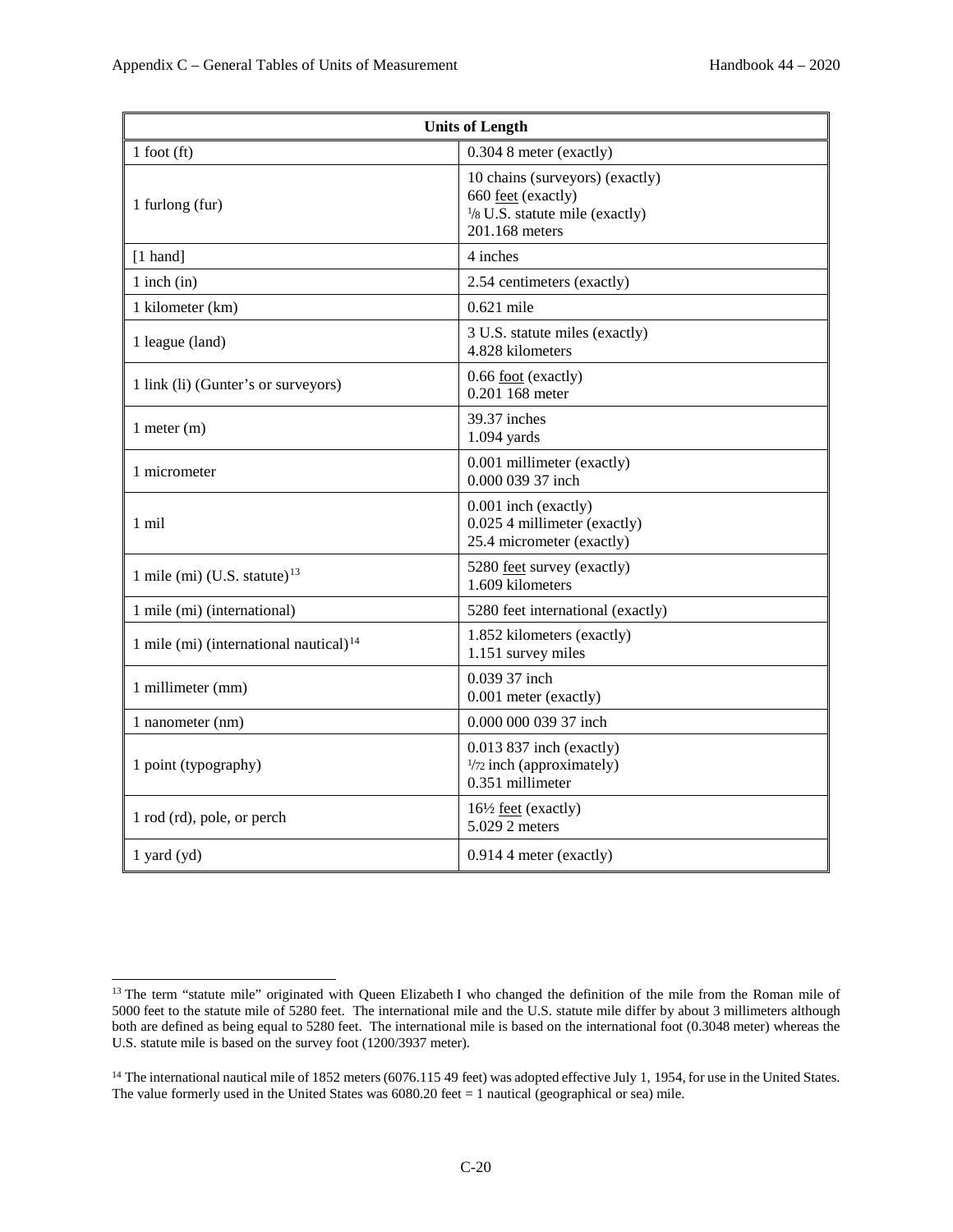<span id="page-20-0"></span>

| <b>Units of Area</b>                                |                                                        |  |  |
|-----------------------------------------------------|--------------------------------------------------------|--|--|
| 1 $\arccos 15$                                      | 43 560 square <u>feet</u> (exactly)<br>$0.405$ hectare |  |  |
| 1 are                                               | 119.599 square yards<br>$0.025$ acre                   |  |  |
| 1 hectare                                           | $2.471$ acres                                          |  |  |
| [1 square (building)]                               | 100 square feet                                        |  |  |
| 1 square centimeter $(cm2)$                         | 0.155 square inch                                      |  |  |
| 1 square decimeter $(dm2)$                          | 15.500 square inches                                   |  |  |
| 1 square foot $(ft^2)$                              | 929.030 square centimeters                             |  |  |
| 1 square inch $(in^2)$                              | 6.451 6 square centimeters (exactly)                   |  |  |
| 1 square kilometer $(km^2)$                         | 247.104 acres<br>0.386 square mile                     |  |  |
| 1 square meter $(m2)$                               | 1.196 square yards<br>10.764 square feet               |  |  |
| 1 square mile $(mi^2)$                              | 258.999 hectares                                       |  |  |
| 1 square millimeter $(mm2)$                         | 0.002 square inch                                      |  |  |
| 1 square rod $\text{(rd}^2)$ , sq pole, or sq perch | 25.293 square meters                                   |  |  |
| 1 square yard $(yd^2)$                              | 0.836 square meter                                     |  |  |

<span id="page-20-1"></span>

| <b>Units of Capacity or Volume</b>                                                                   |                                                                               |  |  |
|------------------------------------------------------------------------------------------------------|-------------------------------------------------------------------------------|--|--|
| 1 barrel (bbl), liquid                                                                               | 31 to 42 gallons <sup>16</sup>                                                |  |  |
| 1 barrel (bbl), standard for fruits,<br>vegetables, and other dry<br>commodities, except cranberries | 7056 cubic inches<br>105 dry quarts<br>3.281 bushels, struck measure          |  |  |
| 1 barrel (bbl), standard, cranberry                                                                  | 5826 cubic inches<br>$86^{45}/64$ dry quarts<br>2.709 bushels, struck measure |  |  |
| 1 bushel (bu) (U.S.) struck measure                                                                  | 2150.42 cubic inches (exactly)<br>35.238 liters                               |  |  |
| [1 bushel, heaped $(U.S.)$ ]                                                                         | 2747.715 cubic inches<br>1.278 bushels, struck measure <sup>17</sup>          |  |  |

<span id="page-20-2"></span><sup>&</sup>lt;sup>15</sup> The question is often asked as to the length of a side of an acre of ground. An acre is a unit of area containing 43 560 square <u>feet</u>. It is not necessarily square, or even rectangular. But, if it is square, then the length of a side is equal to  $\sqrt{43560 \text{ ft}^2} = 208.710 \text{ ft}$ (not exact).

<span id="page-20-3"></span><sup>&</sup>lt;sup>16</sup> There are a variety of "barrels" established by law or usage. For example, federal taxes on fermented liquors are based on a barrel of 31 gallons; many state laws fix the "barrel for liquids" as 31½ gallons; one state fixes a 36-gallon barrel for cistern measurement; federal law recognizes a 40-gallon barrel for "proof spirits;" by custom, 42 gallons comprise a barrel of crude oil or petroleum products for statistical purposes, and this equivalent is recognized "for liquids" by four states.

<span id="page-20-4"></span><sup>&</sup>lt;sup>17</sup> Frequently recognized as 1<sup>1</sup>/<sub>4</sub> bushels, struck measure.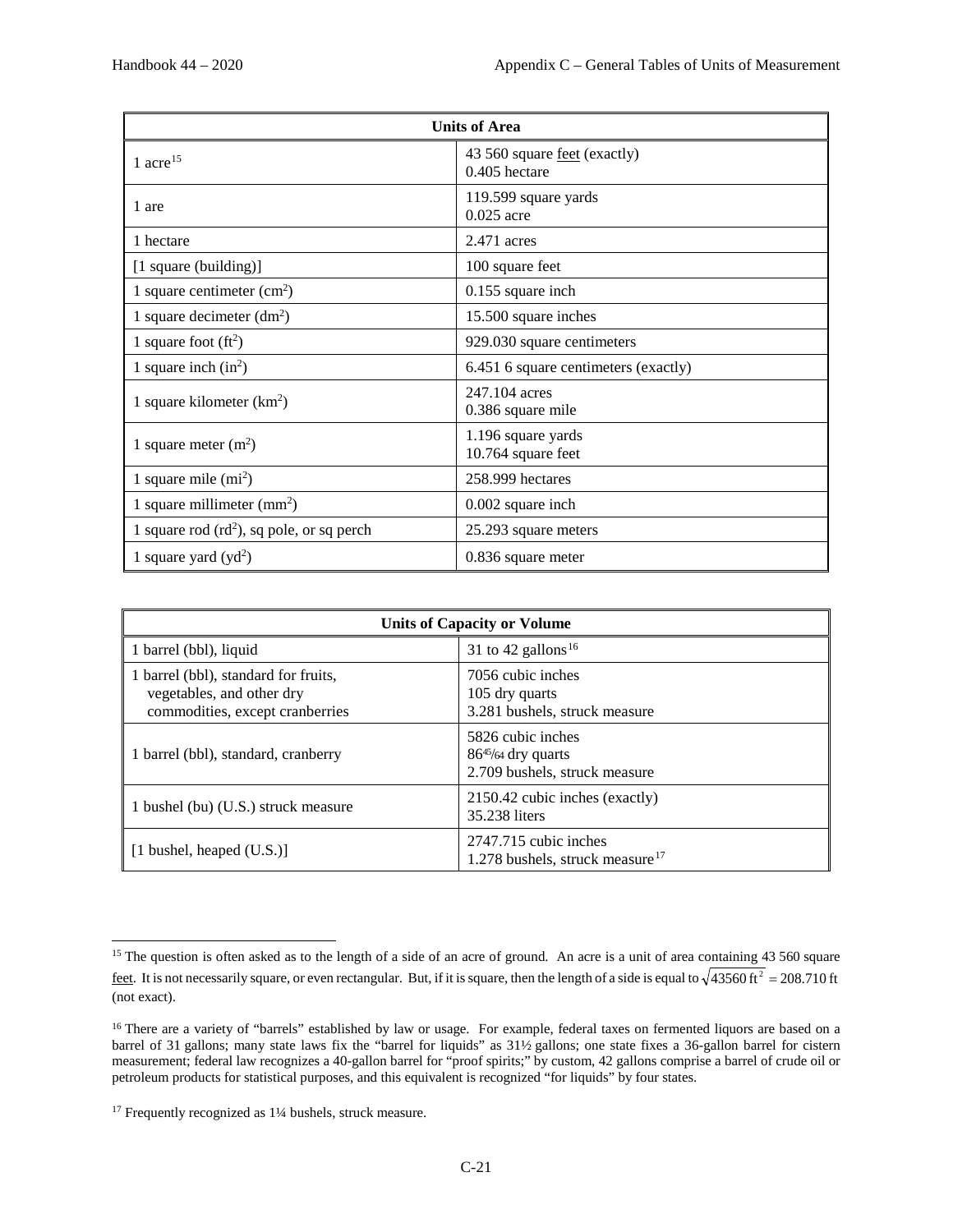| <b>Units of Capacity or Volume</b>                      |                                                                                                             |  |  |  |
|---------------------------------------------------------|-------------------------------------------------------------------------------------------------------------|--|--|--|
| [1 bushel (bu) (British Imperial)                       | 1.032 U.S. bushels, struck measure                                                                          |  |  |  |
| (struck measure)]                                       | 2219.36 cubic inches                                                                                        |  |  |  |
| 1 cord (cd) (firewood)                                  | 128 cubic feet (exactly)                                                                                    |  |  |  |
| 1 cubic centimeter $(cm3)$                              | 0.061 cubic inch                                                                                            |  |  |  |
| 1 cubic decimeter $(dm3)$                               | 61.024 cubic inches                                                                                         |  |  |  |
| 1 cubic foot $(ft^3)$                                   | 7.481 gallons<br>28.316 cubic decimeters                                                                    |  |  |  |
| 1 cubic inch $(in^3)$                                   | 0.554 fluid ounce<br>4.433 fluid drams<br>16.387 cubic centimeters                                          |  |  |  |
| 1 cubic meter $(m3)$                                    | 1.308 cubic yards                                                                                           |  |  |  |
| 1 cubic yard $(yd^3)$                                   | 0.765 cubic meter                                                                                           |  |  |  |
| 1 cup, measuring                                        | 8 fluid ounces (exactly)<br>237 milliliters<br>1/2 liquid pint (exactly)                                    |  |  |  |
| 1 dekaliter (daL)                                       | 2.642 gallons<br>1.135 pecks                                                                                |  |  |  |
| 1 dram, fluid (or liquid) (fl dr)<br>(or $f$ 3) (U.S.)  | $\frac{1}{8}$ fluid ounce (exactly)<br>0.226 cubic inch<br>3.697 milliliters<br>1.041 British fluid drachms |  |  |  |
| [1 drachm, fluid (fl dr) (British)]                     | 0.961 U.S. fluid dram<br>0.217 cubic inch<br>3.552 milliliters                                              |  |  |  |
| 1 gallon (gal) $(U.S.)$                                 | 231 cubic inches (exactly)<br>3.785 liters<br>0.833 British gallon<br>128 U.S. fluid ounces (exactly)       |  |  |  |
| [1 gallon (gal) (British Imperial)]                     | 277.42 cubic inches<br>1.201 U.S. gallons<br>4.546 liters<br>160 British fluid ounces (exactly)             |  |  |  |
| $1$ gill (gi)                                           | 7.219 cubic inches<br>4 fluid ounces (exactly)<br>$0.118$ liter                                             |  |  |  |
| 1 hectoliter (hL)                                       | 26.418 gallons<br>2.838 bushels                                                                             |  |  |  |
| 1 liter (1 cubic decimeter exactly)                     | 1.057 liquid quarts<br>0.908 dry quart<br>61.024 cubic inches                                               |  |  |  |
| 1 milliliter (mL)                                       | 0.271 fluid dram<br>16.231 minims<br>0.061 cubic inch                                                       |  |  |  |
| 1 ounce, fluid (or liquid) (fl oz)<br>(or $f(3)$ (U.S.) | 1.805 cubic inches<br>29.573 milliliters<br>1.041 British fluid ounces                                      |  |  |  |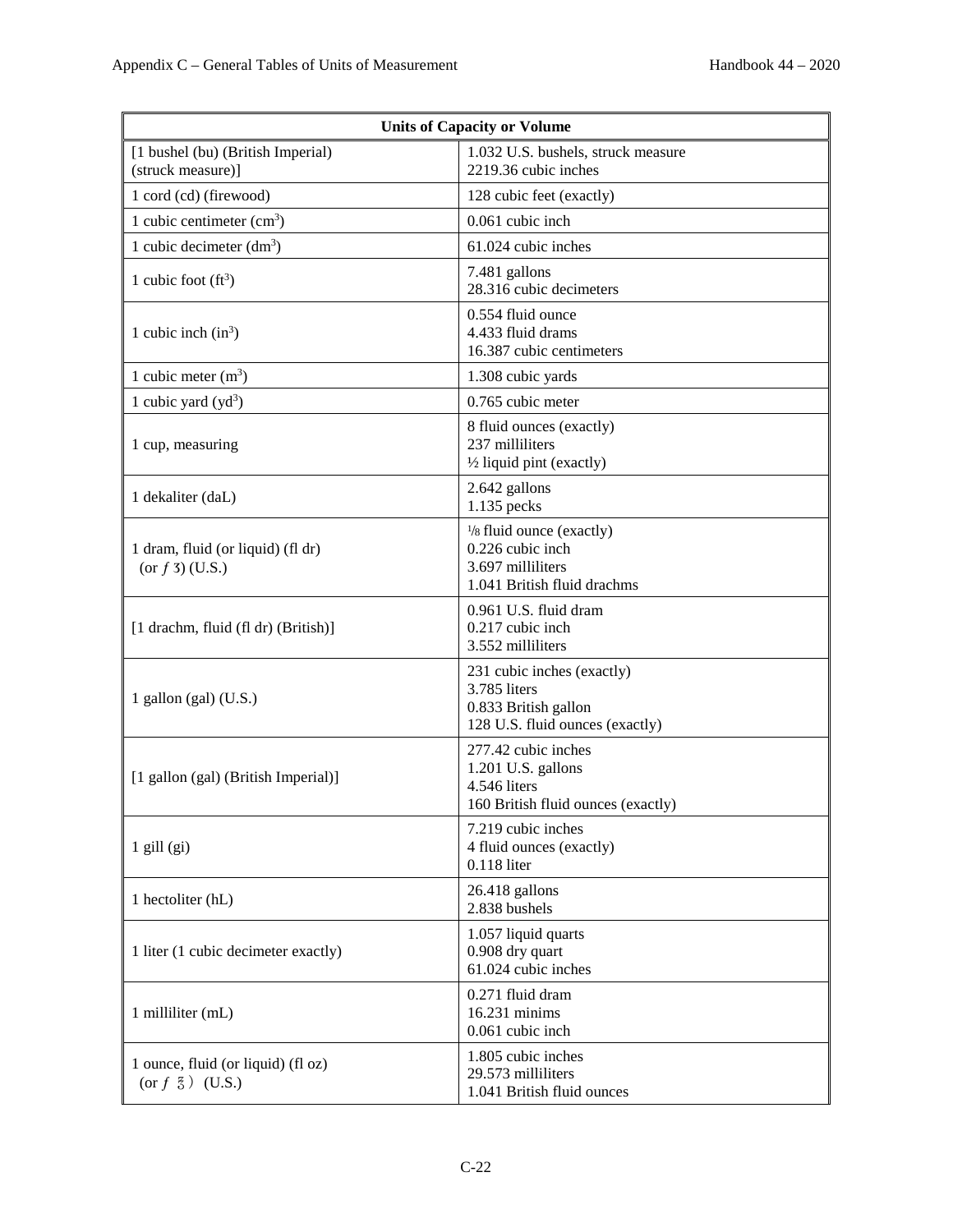| <b>Units of Capacity or Volume</b> |                                                                                                 |  |  |
|------------------------------------|-------------------------------------------------------------------------------------------------|--|--|
| [1 ounce, fluid (fl oz) (British)] | 0.961 U.S. fluid ounce<br>1.734 cubic inches<br>28.412 milliliters                              |  |  |
| $1$ peck (pk)                      | 8.810 liters                                                                                    |  |  |
| $1$ pint (pt), dry                 | 33.600 cubic inches<br>$0.551$ liter                                                            |  |  |
| 1 pint (pt), liquid                | 28.875 cubic inches exactly<br>$0.473$ liter                                                    |  |  |
| 1 quart (qt), dry $(U.S.)$         | 67.201 cubic inches<br>1.101 liters<br>0.969 British quart                                      |  |  |
| 1 quart (qt), liquid $(U.S.)$      | 57.75 cubic inches (exactly)<br>$0.946$ liter<br>0.833 British quart                            |  |  |
| $[1$ quart (qt) (British)]         | 69.354 cubic inches<br>1.032 U.S. dry quarts<br>1.201 U.S. liquid quarts                        |  |  |
| 1 tablespoon, measuring            | 3 teaspoons (exactly)<br>15 milliliters<br>4 fluid drams<br>1/2 fluid ounce (exactly)           |  |  |
| 1 teaspoon, measuring              | $\frac{1}{3}$ tablespoon (exactly)<br>5 milliliters<br>$1\frac{1}{3}$ fluid drams <sup>18</sup> |  |  |
| 1 water ton (English)              | 270.91 U.S. gallons<br>224 British Imperial gallons (exactly)                                   |  |  |

<span id="page-22-0"></span>

| <b>Units of Mass</b>             |                                                 |
|----------------------------------|-------------------------------------------------|
| 1 assay ton $(AT)^{19}$          | 29.167 grams                                    |
| 1 carat $(c)$                    | 200 milligrams (exactly)<br>3.086 grains        |
| 1 dram apothecaries (dr ap or 3) | 60 grains (exactly)<br>$3.888$ grams            |
| 1 dram avoirdupois (dr avdp)     | $27^{11}/32$ (= 27.344) grains<br>$1.772$ grams |
| 1 gamma (γ)                      | 1 microgram (exactly)                           |
| 1 grain                          | 64.798 91 milligrams (exactly)                  |

<span id="page-22-1"></span> <sup>18</sup> The equivalent "1 teaspoon = 1⅓ fluid drams" has been found by the Bureau to correspond more closely with the actual capacities of "measuring" and silver teaspoons than the equivalent "1 teaspoon = 1 fluid dram," which is given by a number of dictionaries.

<span id="page-22-2"></span><sup>&</sup>lt;sup>19</sup> Used in assaying. The assay ton bears the same relation to the milligram that a ton of 2000 pounds avoirdupois bears to the ounce troy; hence the mass in milligrams of precious metal obtained from one assay ton of ore gives directly the number of troy ounces to the net ton.